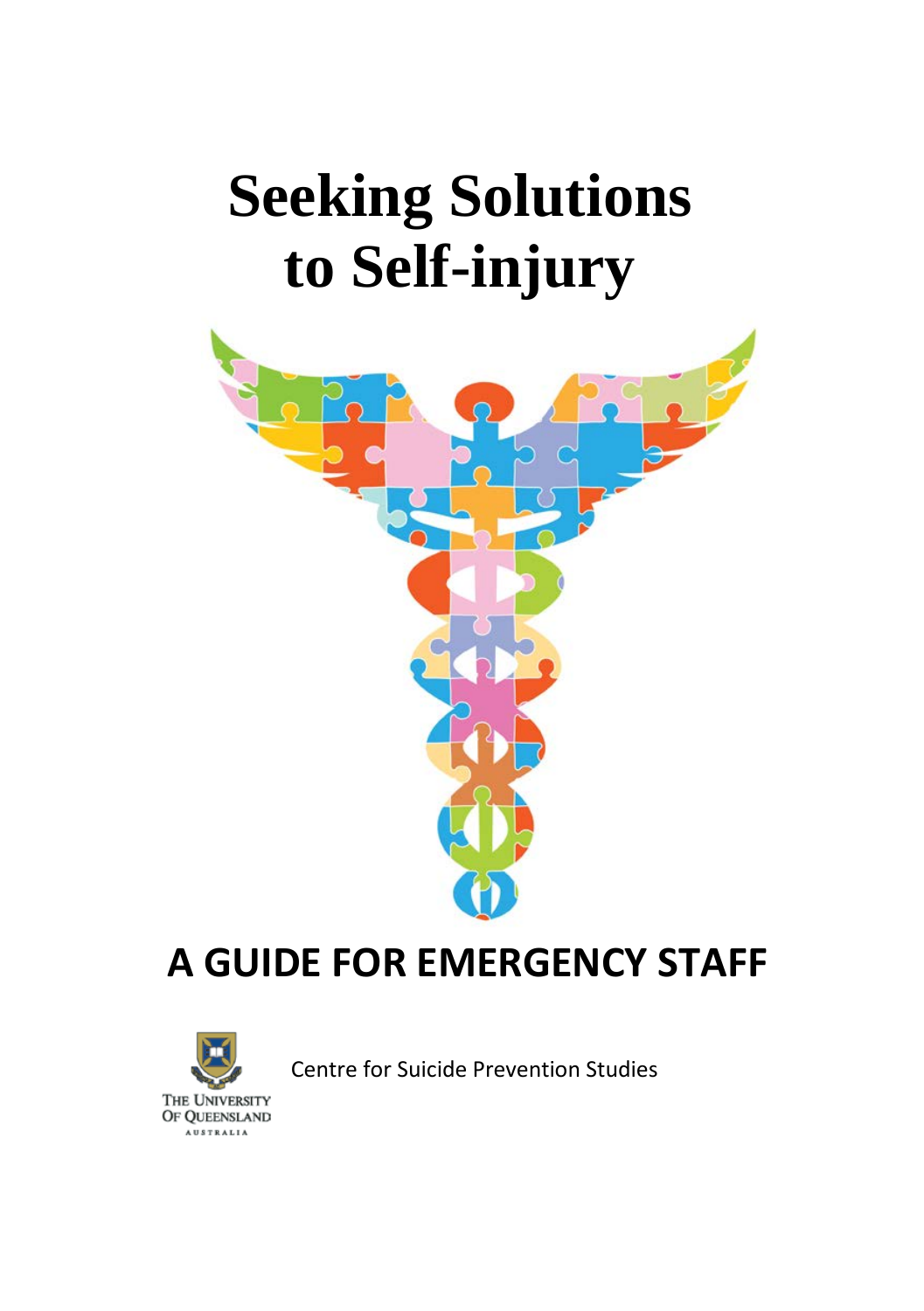# **SEEKING SOLUTIONS TO SELF-INJURY: A GUIDE FOR EMERGENCY STAFF**

The fourth in a series of four guides - 'Seeking Solutions to Self-Injury' (Young People, Parents and Families, School Staff and Emergency Staff).

#### **ACKNOWLEDGEMENT**

We would like to acknowledge the phenomenal assistance of Heather Valentine, in copy editing the first and second editions of the 4 guides in this series of 'Seeking Solutions to Self-injury', as well as managing the extensive distribution throughout Australia.

#### **COPYRIGHT INFORMATION**

This quide is copyright. Centre for Suicide Prevention Studies © 2014

This guide may not be copied without written permission.

However, the guide was developed to be used as a teaching tool, and may therefore be used for private study. In addition, extracts may be used for teaching purposes in group discussion or formal lectures. Acknowledgement of authorship and copyright should always be given.

Martin, G., Swannell, S., McAllister, M., & Hasking, P. (2014). *Seeking Solutions to Self-injury: A Guide for Emergency Staff.* Centre for Suicide Prevention Studies, The University of Queensland, Brisbane.

ISBN 978-0-9808207-6-8

Printed by Bluestar Group, Brisbane, Queensland.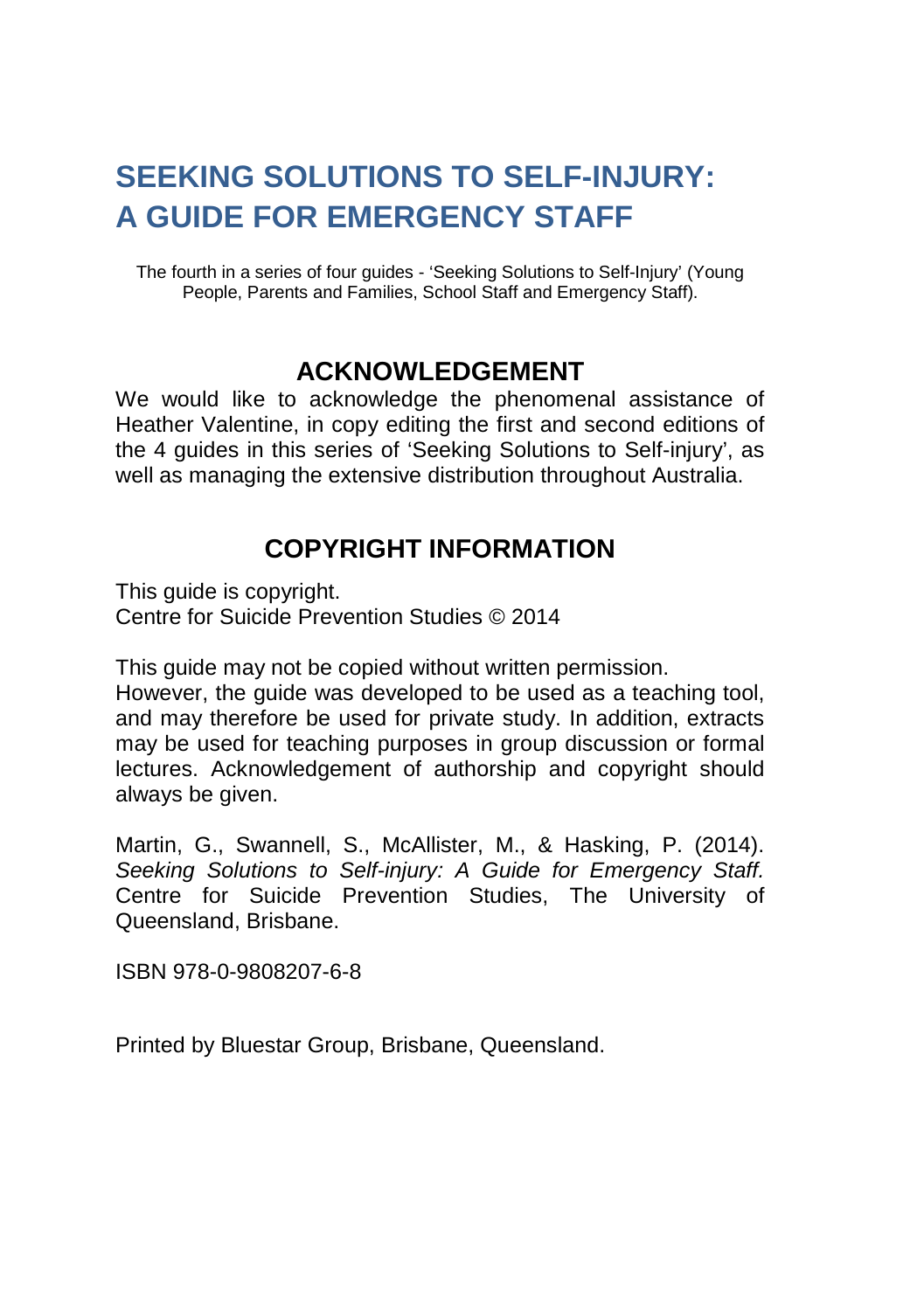## **CONTENTS**

| 1.  | What this booklet is about                                                       | 1              |
|-----|----------------------------------------------------------------------------------|----------------|
| 2.  | What is self-injury?                                                             | $\overline{2}$ |
| 3.  | Who is likely to self-injure                                                     | 5              |
| 4.  | Why do people self-injure?                                                       | 9              |
| 5.  | Understanding change                                                             | 18             |
| 6.  | ABC providing emergency support                                                  | 22             |
| 7.  | If you have established rapport, move on to asking<br>solution-focused questions | 24             |
| 8.  | Advice you can provide to parents and carers                                     | 26             |
| 9.  | A note about self-injury and suicide                                             | 27             |
| 10. | Getting ongoing help                                                             | 29             |
| 11. | In summary                                                                       | 32             |
| 12. | Useful resources                                                                 | 33             |
| 13. | References                                                                       | 36             |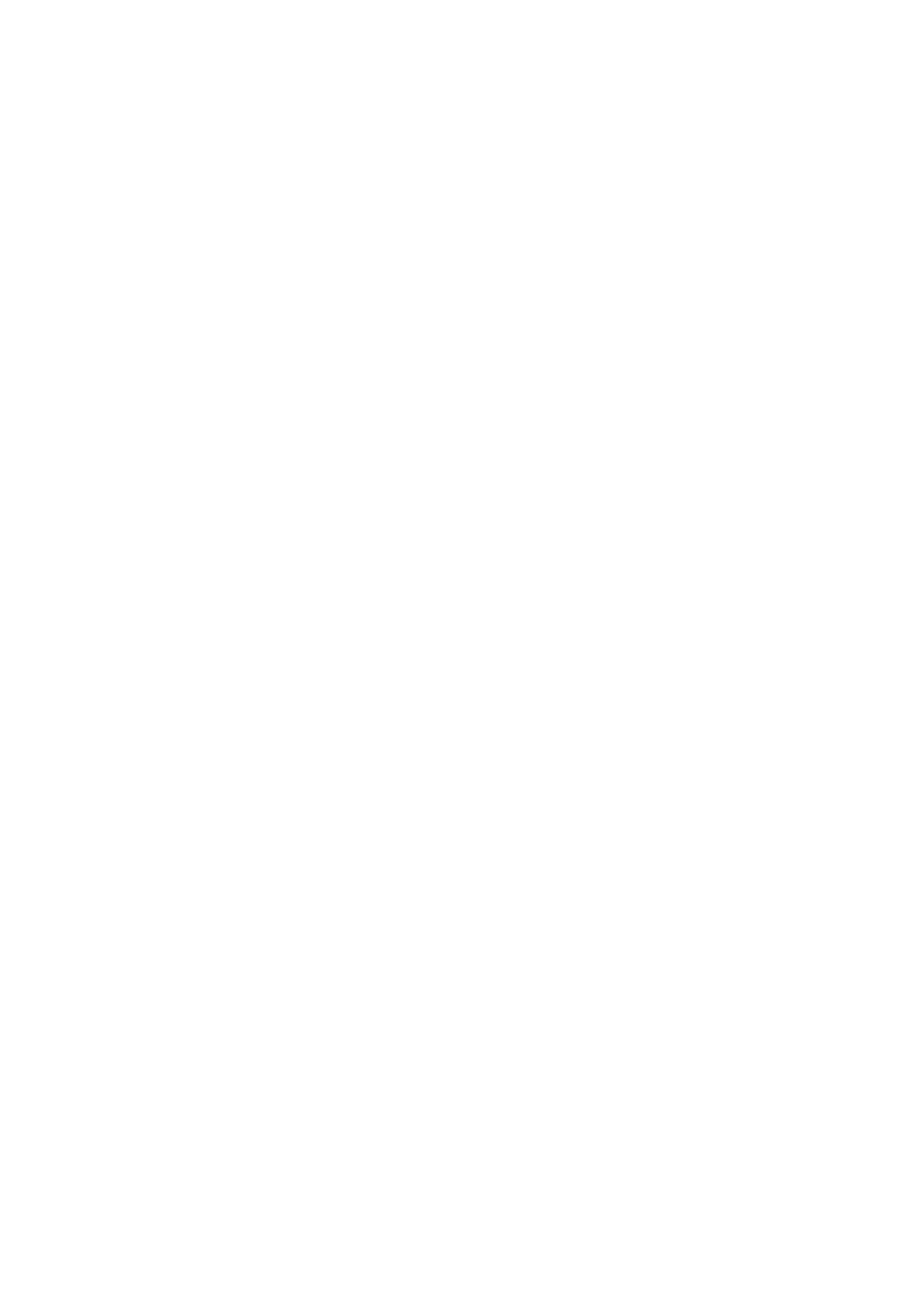# **1. WHAT THIS BOOKLET IS ABOUT**

This guide is about understanding self-injury and managing it in the emergency department context.

The guide is for you if:

- *You see patients who are seeking care for self-injury.*
- *You are confused about why someone would self-injure.*
- *You would like to know how emergency staff can best help people who self-injure.*

Self-injury can be a confusing behaviour. In an emergency context, even though treatment of the *physical* injury may be familiar and straight forward, knowing what to say and how to relate to the patient is often perplexing. This guide was developed specifically to help emergency staff (police, paramedics, nurses and doctors) feel more confident about responding in a helpful manner to patients who present with self-injury.

The guide is based on our best understanding of the current international literature, as well as a large number of our own research studies over many years. In addition, we consulted with many health care professionals, families and parents of young people who self-injure, as well as the people themselves.

This booklet explains self-injury and provides effective strategies for assessing, responding and referring patients. We hope you benefit from the information we provide.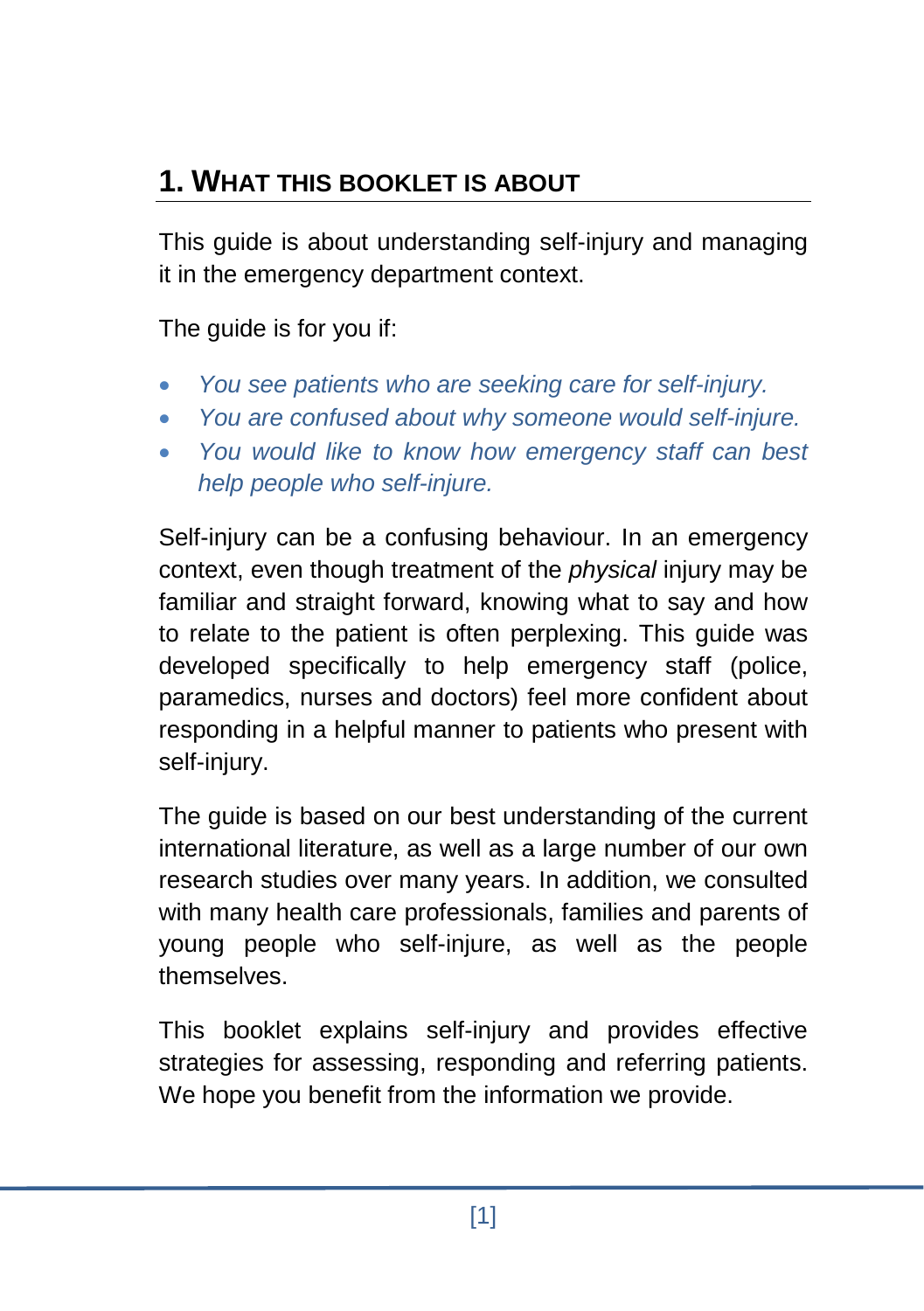# **2. WHAT IS SELF-INJURY?**

We define self-injury as: **'Deliberate destruction or alteration of body tissue** *without* **suicidal intent'**. Other terms include: '*Non-suicidal self-injury' (NSSI), 'Selfmutilation', 'Auto-aggression', 'Self-wounding', and 'Cutting'. 'Deliberate self-harm' (DSH*) is commonly used to describe the phenomenon, but usually includes the wish to die (i.e. 'a suicide attempt'). Distinguishing between NSSI and DSH is important because **self-injury and suicide attempts require different management strategies**. Confusing selfinjury with a suicide attempt can interfere with best practice management of self-injury.

This guide focuses on non-suicidal self-injury. We do **not** include drug use, alcohol abuse, anorexia or bulimia as selfinjury - although we understand it can be argued they are forms of self-abuse. **Our focus is on those who damage the outside of the body to relieve painful feelings inside.** This may include cutting, scratching, burning, hitting a part of the body on a hard surface, or deliberately interfering with wound healing. We accept, and also include, swallowing of objects or chemicals to damage the body, as long as it can be clarified this was **not** a suicide attempt.

So this is **critical decision time**.

The majority of self-injurers presenting at emergency departments do not want to be there. Even when they attend willingly, it is only because they accept specialist medical care is required. Patients 'brought' against their will are often angry about being brought, and present as tearful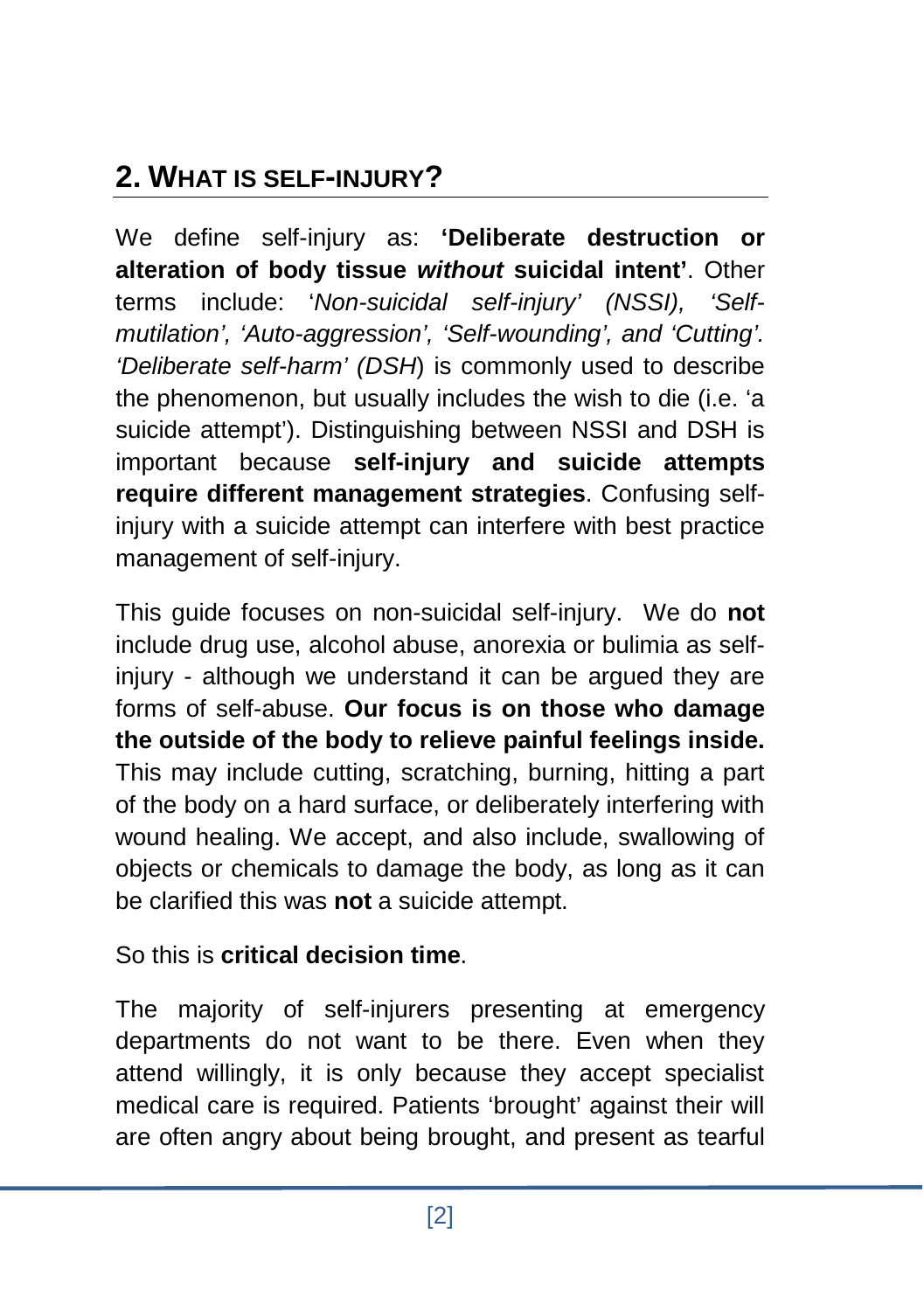and upset. This may initially look like suicidal behaviour, but it is a mistake to automatically assume this. It is critical from everybody's perspective you clarify the issue at the outset.

Patients in this situation will have their guard up, expecting health professionals to judge or label them as attention seeking or manipulative. **The first step is to recognise and accept their internal experience as being valid**, and avoid rejecting, ignoring, or judging their experience. You don't have to agree with or support their feelings or thoughts - just recognise them as valid. Try something like: "I understand you have been feeling really awful."

Even in the middle of turmoil, the best way to distinguish between suicidal behaviour and self-injury is to ask questions: **"What were you trying to do?" "What did you want to happen as a result of hurting yourself?" "Did you think you might die?" "Did you really want to die?"** If they say they wanted to end their life, then they were most likely suicidal at the time of the act. They will require thorough mental health and suicide risk assessment, a possible admission for observation, and intensive follow up by mental health professionals.

If they deny wanting to end their life then, whatever the seriousness of the physical damage, you may have to accept their explanation; there is a high likelihood this is non-suicidal self-injury. We understand that many individuals have difficulty verbalising intentions, have mixed feelings about whether or not they wanted to die or, honestly, do not understand why they engaged in self-injury. This confusion may be frustrating for you as an emergency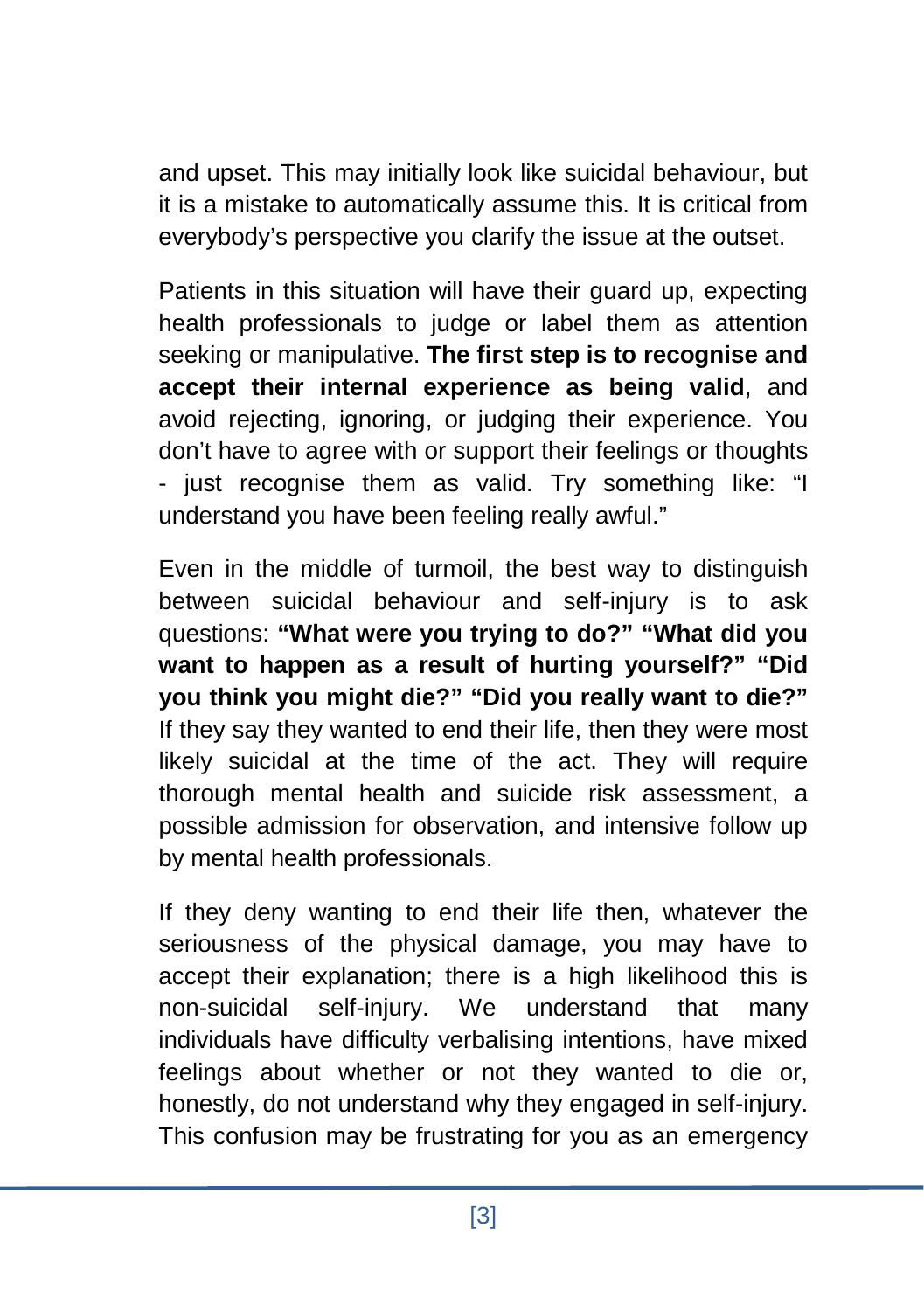worker, but it is important you do not immediately assume the individual is just trying to be difficult.

There is an issue in all of this about who is able, or allowed, to take the decision about whether a patient is suicidal or not. Whose responsibility is it? Best practice may be for a psychiatrist, psychologist or other mental health worker to decide. But in a rural or remote service, or after hours, they may not be available. However, there should always be a protocol available in your service to guide your decisionmaking. You should always follow the guidelines in this. We hope that the ideas we have suggested above make your decision-making easier, and allow you to feel more comfortable working with people who self-injure.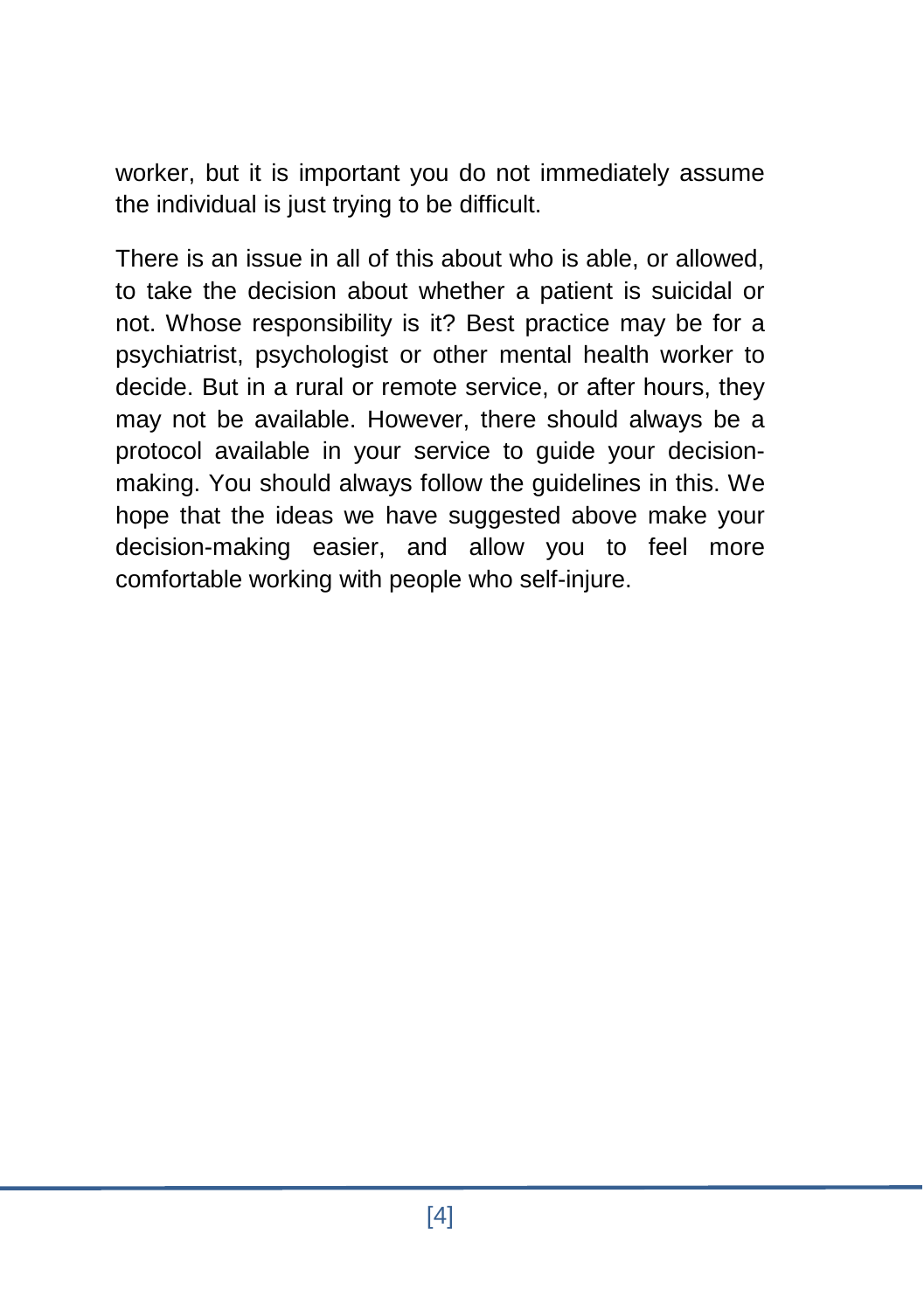Self-injury is surprisingly common, and has been part of being human for centuries. Grief and contrition have been publicly demonstrated through self-injury (e.g. flagellation), and in many religions being devout has been shown through self-injury in the context of ritual.

Our recent research shows that about 8% of Australians claim to have self-injured at some time in their life, and 1% admit to hurting themselves at least once in the previous month (Martin et al., 2010).

Although there is no particular 'type' of person more likely to self-injure, international research indicates the common thread is **difficulty in emotion regulation**. This may include reacting more intensely than others to daily difficulties, as well as taking longer to recover from an emotional upset. These difficulties are often biologically based or the result of adverse life experiences (like early trauma or abuse). They are not simply addressed by telling the individual to 'toughen up' or 'think positive'. Be assured that individuals who self-injure repeatedly tell themselves to 'toughen up' and 'think positive', as they try to find ways to manage their emotions.

While people who self-injure tend to begin as an adolescent or young adult, our research shows adults *and* older people also self-injure. Males and females, rich and poor people, and people from different cultural backgrounds - all can selfinjure.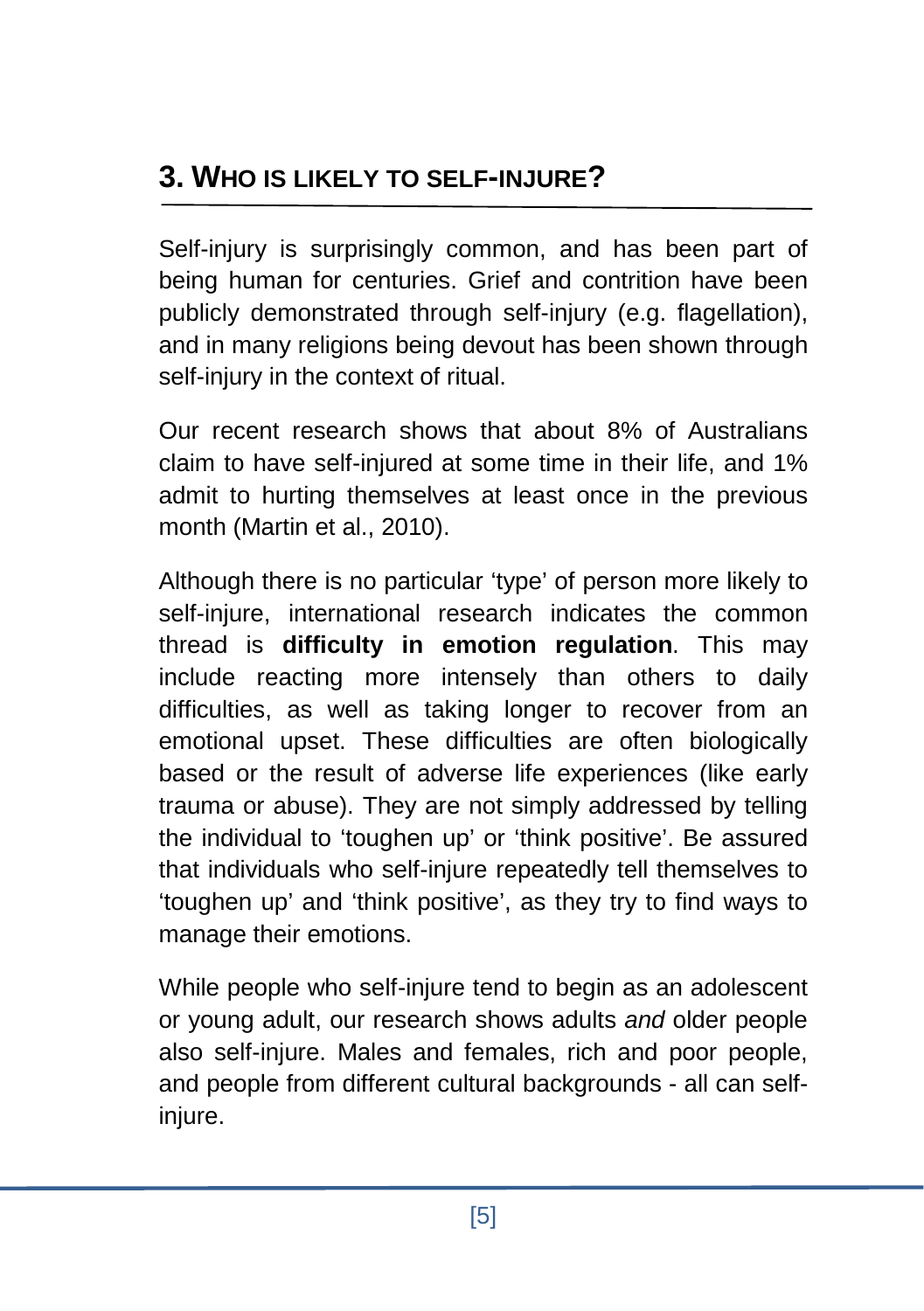A common misconception is that self-injury occurs almost exclusively among females. Research now suggests it occurs with similar prevalence across gender, and apparent differences relate to mostly to the report of methods used. Females are more likely to cut and scratch; males are more likely to hit a part of themselves against a wall, or kick something - more easily explained away as 'an accident'.

Again, while many people assume self-injury occurs most commonly among adolescents, in fact prevalence is highest among 18 to 24 year olds.

An important fact is that **you don't have to have a mental illness to need to self-injure**. Despite this, the Royal Australian and New Zealand College of Psychiatrists has produced guidelines that identify *people and groups who may be at more risk*. The guidelines do use the term 'selfharm', but are still helpful to us. Those more at risk include:

- *Those under stress or in crisis and those who have selfharmed before.*
- *Those with mental disorders (e.g. anxiety, depression or schizophrenia).*
- *Those who misuse alcohol or other substances.*
- *Those who have experienced childhood trauma or abuse.*
- *Those who have a debilitating or chronic illness.*

Risks themselves *do not cause* the problem. Rather, each one contributes to an increased possibility of self-injury occurring in the first place, or of self-injury being repeated.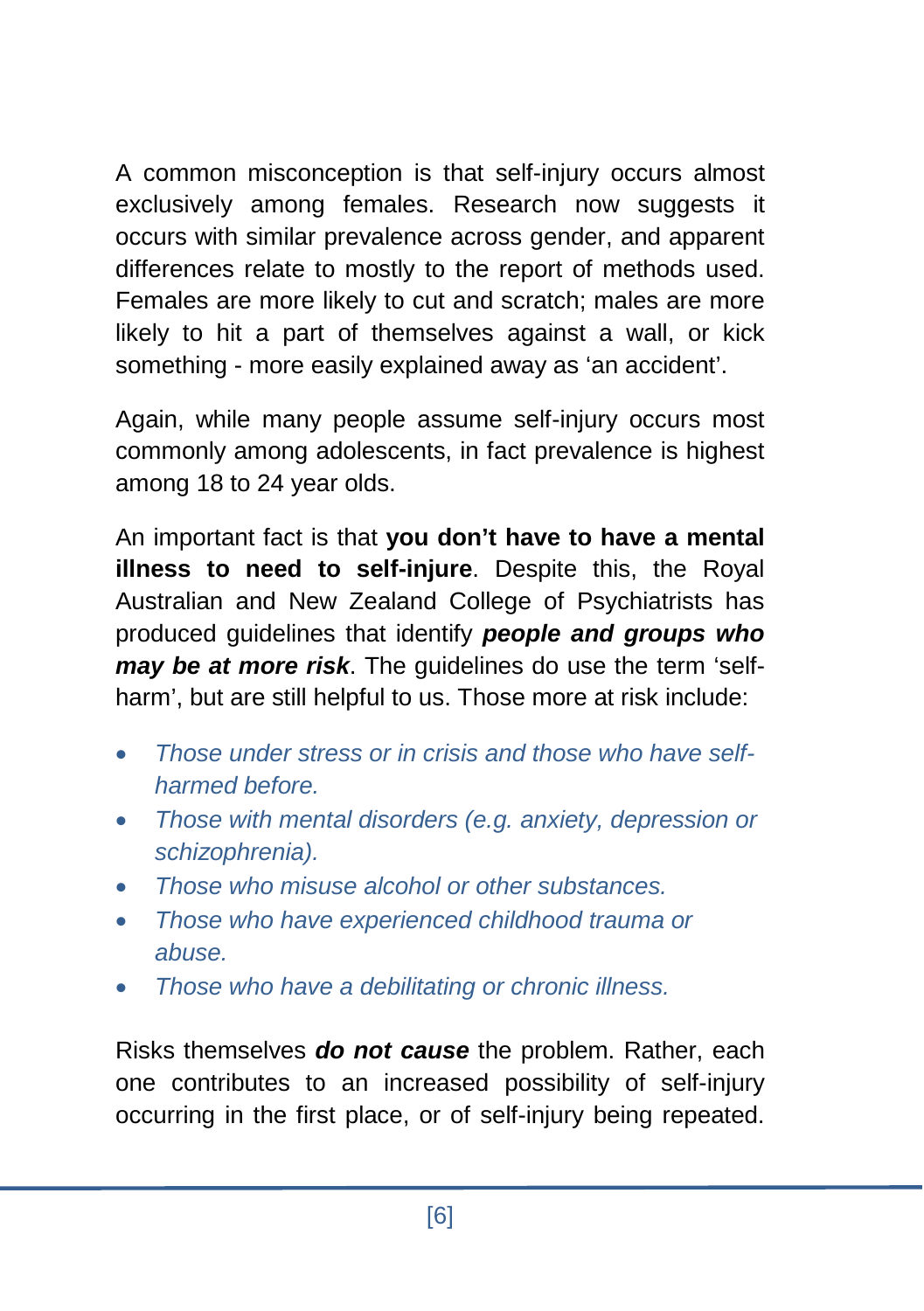This leads us to the idea that if you are able to help someone sort out any problems that seem to be contributing to self-injury, then the self-injury may not need to occur, or will happen less often.

Perhaps what is more important is to discover *what protects* people from needing to self-injure in the first place, or *what may reduce the likelihood* of self-injury or perhaps reduce the likelihood of repetition or increasing severity. These **protective factors** include:

- *1. Availability of opportunities at critical turning points or major life transitions (like 'leaving school', 'moving interstate', or 'losing a parent')*
- *2. Supportive family and friends*
- *3. Physical wellbeing, good nutrition, sleep and exercise*
- *4. Secure, appropriate and safe accommodation*
- *5. Financial security*
- *6. Positive school (or work) climate*
- *7. Prosocial peers*
- *8. Problem-solving skills*
- *9. Optimism*
- *10. Meaningful daily activity*
- *11. Sense of control and self-efficacy*
- *12. Good coping skills*
- *13. Effective use of medication (when required/prescribed).*

You may think that as an emergency worker there is nothing you can do to facilitate development of protective factors or reduce risks for patients. **However, do not underestimate your power to influence, or the authority of your role.** Young people have told us (and this is reflected in the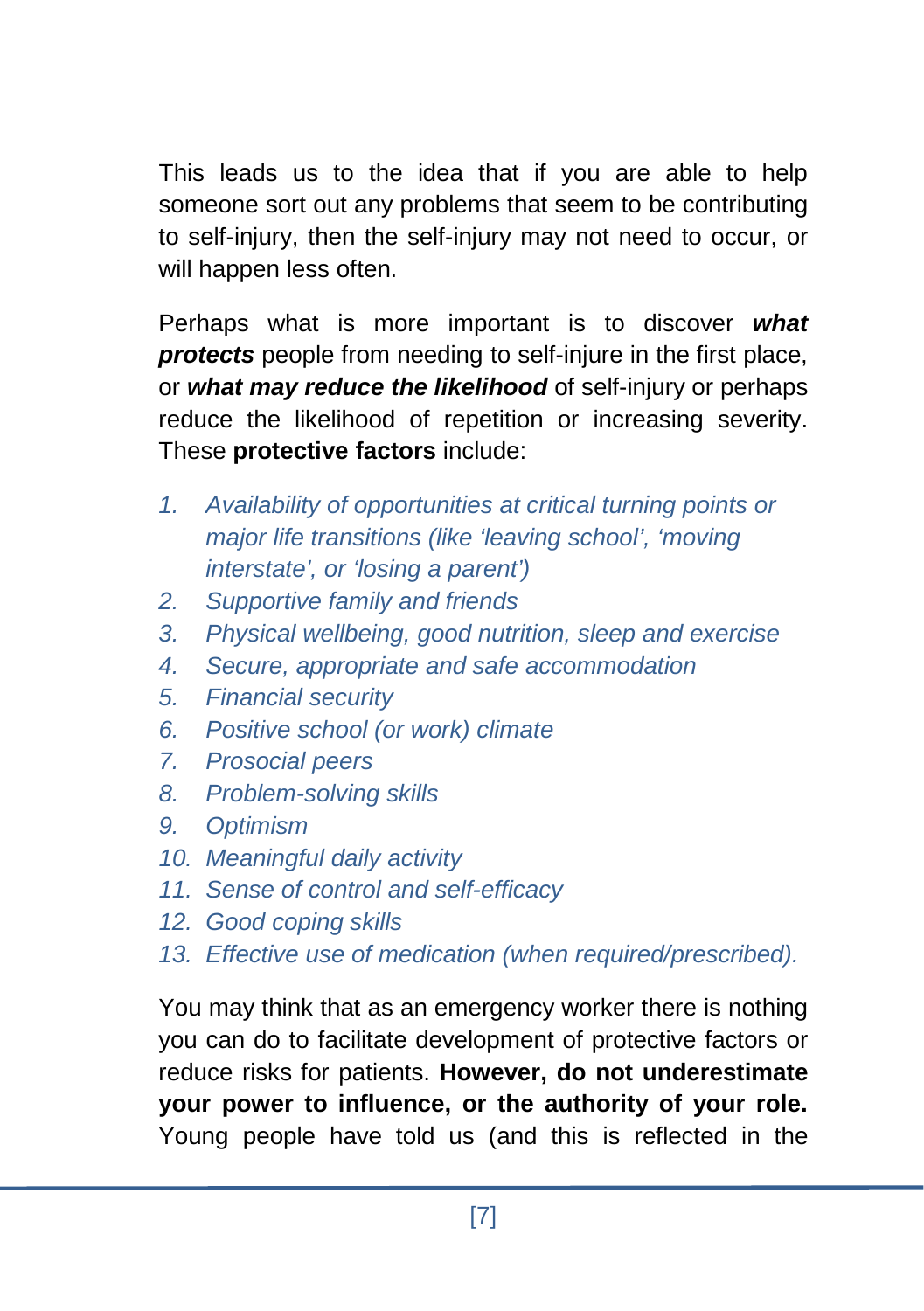research literature) that those working at the front line of health-care, in crisis situations, are critical to modifying, or lessening risks for patients in the future.

Why? Because**:**

- *The problem of self-injury is just as real as cardiac arrhythmia and, sometimes, just as deadly.*
- *Experiencing a crisis may be the turning point the person needs to realise they have a problem. Most selfharm, contrary to popular opinion, is not seen by health professionals. When it is, you have the critical opportunity to demonstrate to the person that they have a serious problem and there is help available.*
- *Self-injury often involves a vicious cycle. Part of that cycle involves feelings that mount leading to the urge to self-injure. When patients seek emergency care for selfinjury, they find it very easy to feel guilty for taking up your valuable time. You can minimise that guilt by conveying to them they have a right to care, and that you do not judge them.*
- *If you treat patients badly, you reduce the likelihood they will seek help in the future.*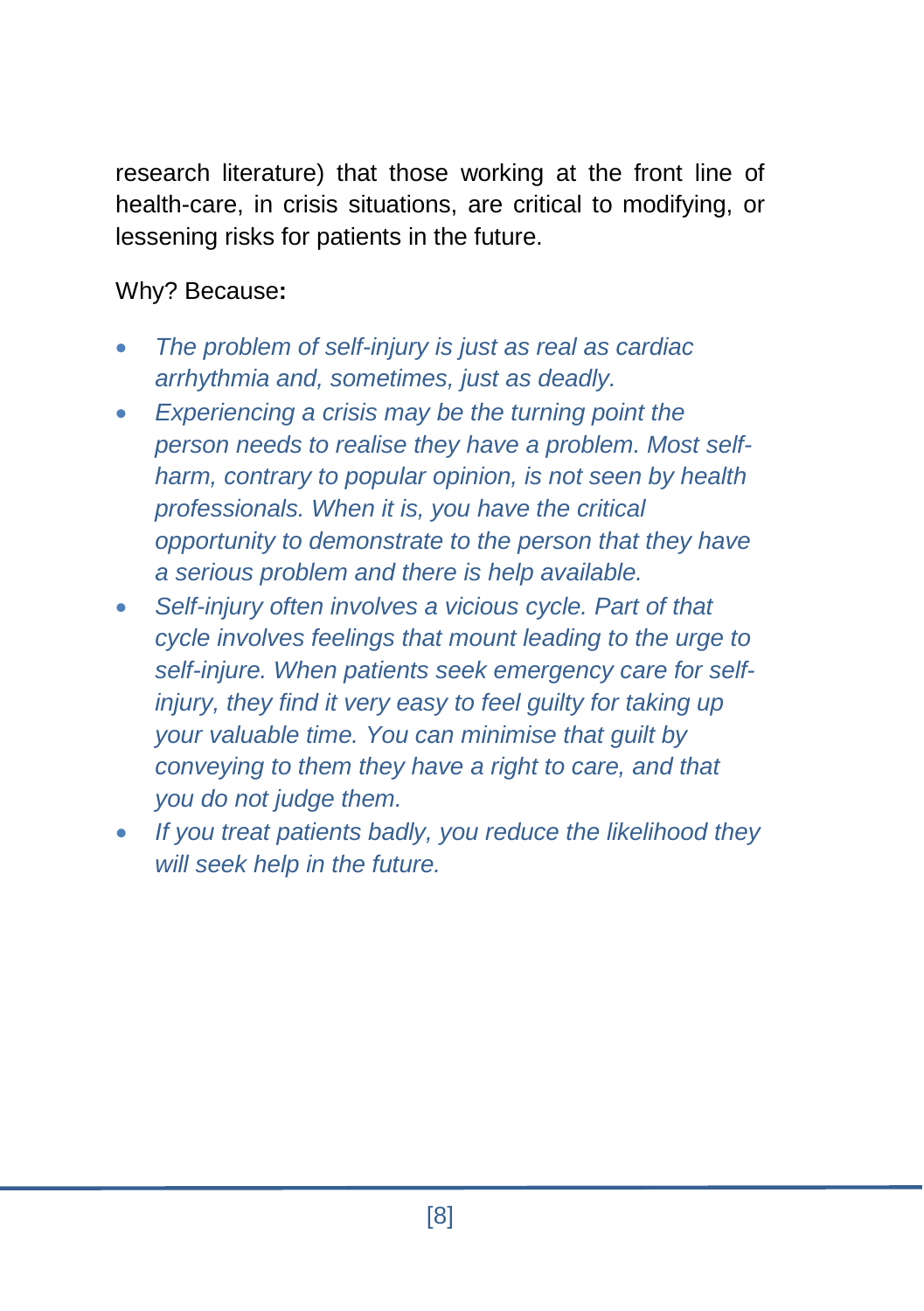# **4. WHY DO PEOPLE SELF-INJURE?**

Our research shows there are many reasons someone may self-injure. These include:

- *Releasing unbearable mounting tension*
- *Relieving feelings of aloneness, alienation, hopelessness, or despair*
- *Combating desperate feelings or thoughts*
- *Discharging rage or anger*
- *Self-punishment – either because they feel bad inside and cannot change the feeling, or in some way to purify the inner self*
- *Attempting to feel alive again; the external injury accompanied by pain brings them back to reality*
- *Regaining a sense of control over inner feelings or some sense of having 'lost it'*
- *Self-soothing; after the damage they find ways to look after the wounds, and therefore themselves*
- *Reconfirming of personal boundaries and a sense of self*
- *Communicating with others; letting them know how bad they were feeling, but could not express in words*
- *Expressing conflict*
- *Bringing them 'back' from dissociative states: cutting or other actions can be grounding, bringing awareness to the physical body*

**Do not jump to conclusions.** Always ask the patient what best describes what they are going through.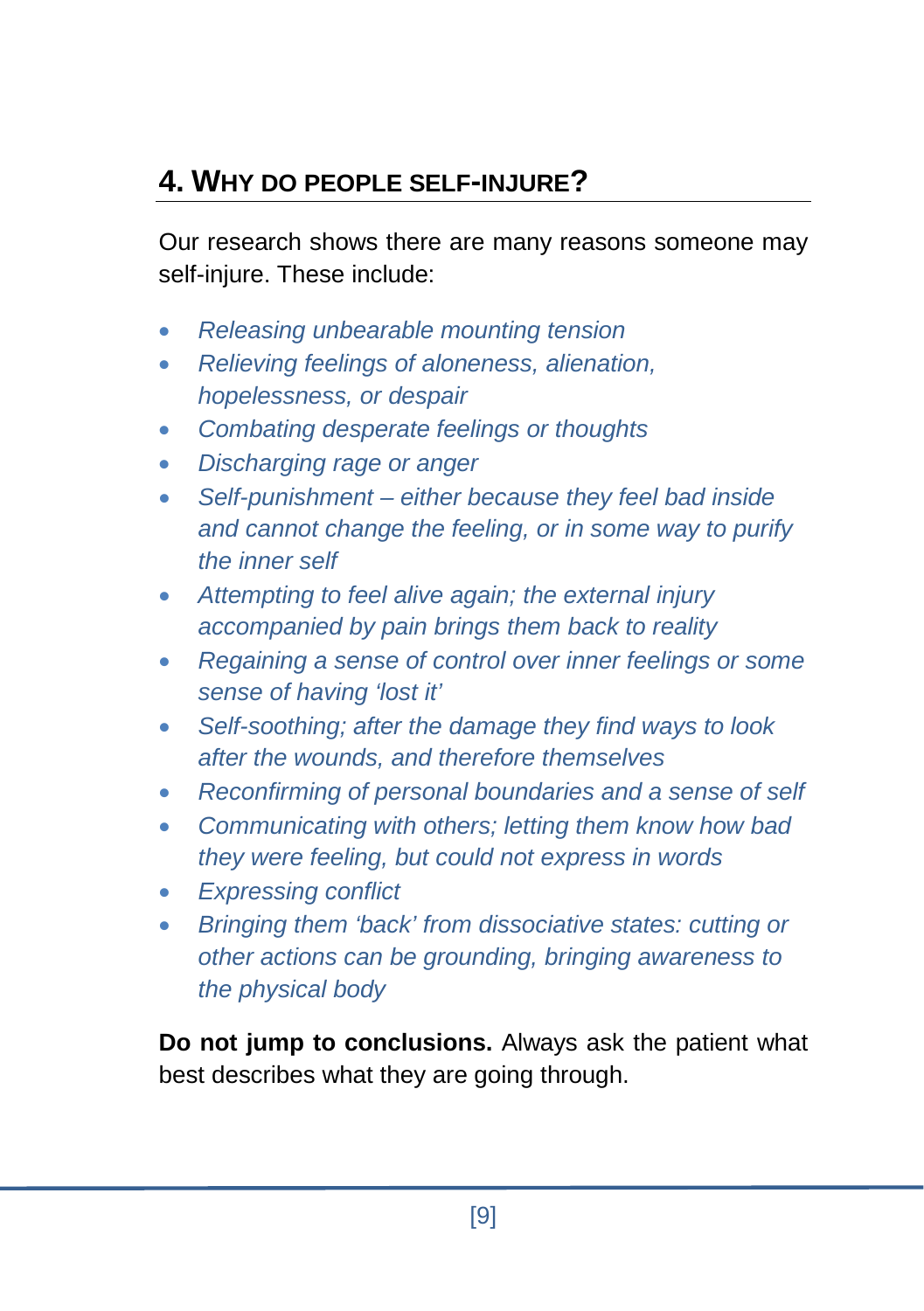We think this model is helpful. The diagram describes how a person can get into a cycle of self-injury.

Adapted from: Chapman, A.L., Gratz, K.L. & Brown, M.Z. (2006). Solving the puzzle of deliberate self-harm: The experiential avoidance model. *Behaviour Research and Therapy* 44, 371-394.



*1. The cycle begins with a stimulus or TRIGGER. This can be something stressful - like witnessing an accident, a*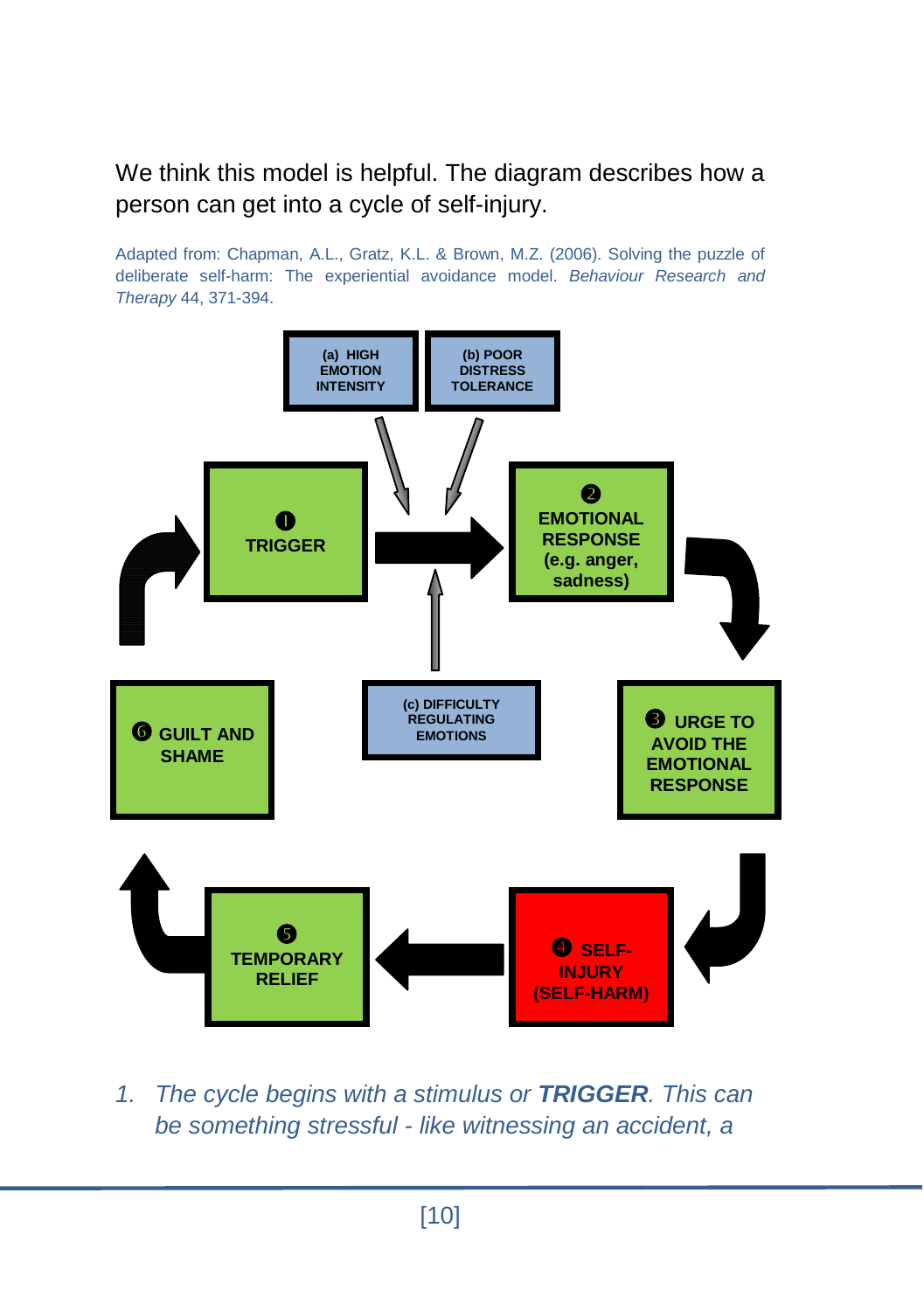*conflict in a relationship, having an upsetting thought (no one likes you), or uncomfortable emotions (feeling you are about to have a panic attack). Often, the stimulus or trigger involves feelings of loss, rejection or abandonment.* 

*2. The trigger leads to an intense, unbearable EMOTIONAL RESPONSE (anger, sadness, anxiety, shame, fear), which increases over time, or leads to psychological numbness.* 

*People who self-injure:*

- *a. Are likely to have HIGH EMOTION INTENSITY.*
- *b. Find it difficult to tolerate uncomfortable emotions (they have POOR DISTRESS TOLERANCE).*
- *c. Don't know what to do about emotions (they have DIFFICULTY REGULATING EMOTIONS).*
- *3. This all leads to the URGE TO AVOID THE EMOTIONAL RESPONSE.*
- *4. Other ways to reduce the emotional pain fail. Attempts may be made to avoid self-injuring, but once a critical level is reached the urge to SELF-INJURE becomes the 'only alternative'. If it has worked in the past, then it is likely the person will use it again.*
- *5. Self-harming provides TEMPORARY RELIEF from intense and uncomfortable feelings. It is this relief that makes self-harming seemingly 'addictive', like a drug.*
- *6. Relief does not last long, and within minutes or hours, feelings of GUILT AND SHAME usually appear. Other*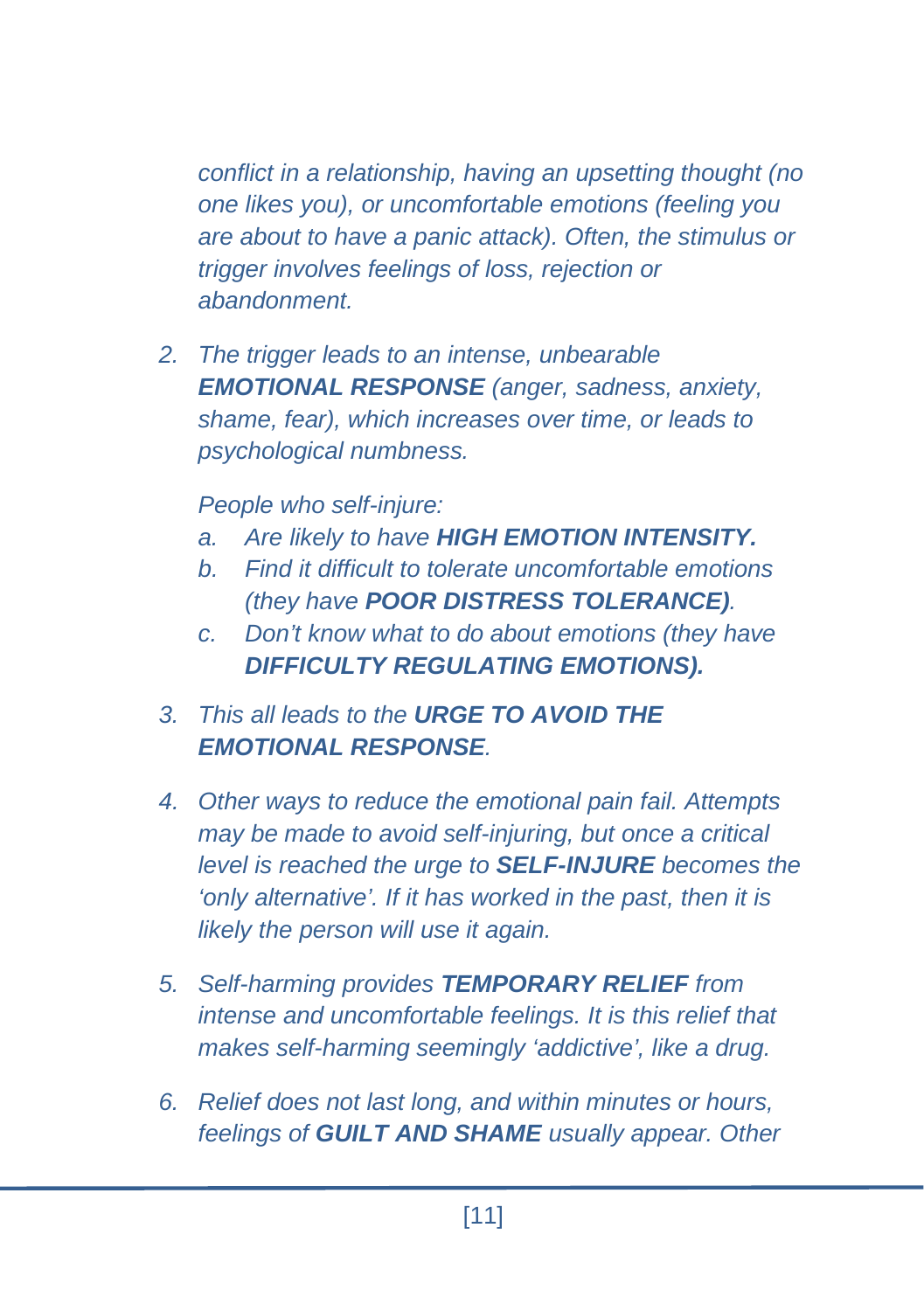*emotions may creep in, such as anger towards the self, or sadness about their situation. At this time the person may avoid others, or alternatively, may seek help. Sometimes the feelings of guilt and shame can even serve as the trigger or stimulus for another cycle of selfharm.* 

#### **Why does self-injury emerge?**

Self-injury occurs for a number of different reasons, and a number of different theories have been proposed to better understand and explain it. These include: biological influences or differences in how the brain works; internal and often unconscious conflicts; old patterns of behaviours that we have learned over time; and influences in our social and cultural environment.

**Biological:** psychological trauma from prior abuse can affect the brain and the body in powerful, subtle and enduring ways. Research has shown that traumatic memories return to people vividly and with little warning, triggered by many unpredictable things. These memories can be just as frightening as the original event. Anxiety and inner tension are almost always the result. Like any anxiety, people feel a need to minimise it – ideally through relaxation, diversion or exercise, but sometimes through comfort eating, drinking, or smoking and, yes, through deliberate injury to the body. Self-injury triggers an endorphin surge that temporarily calms, or numbs feelings.

Traumatised people can also develop a sensitised biology – alert to even the slightest triggers in the environment, and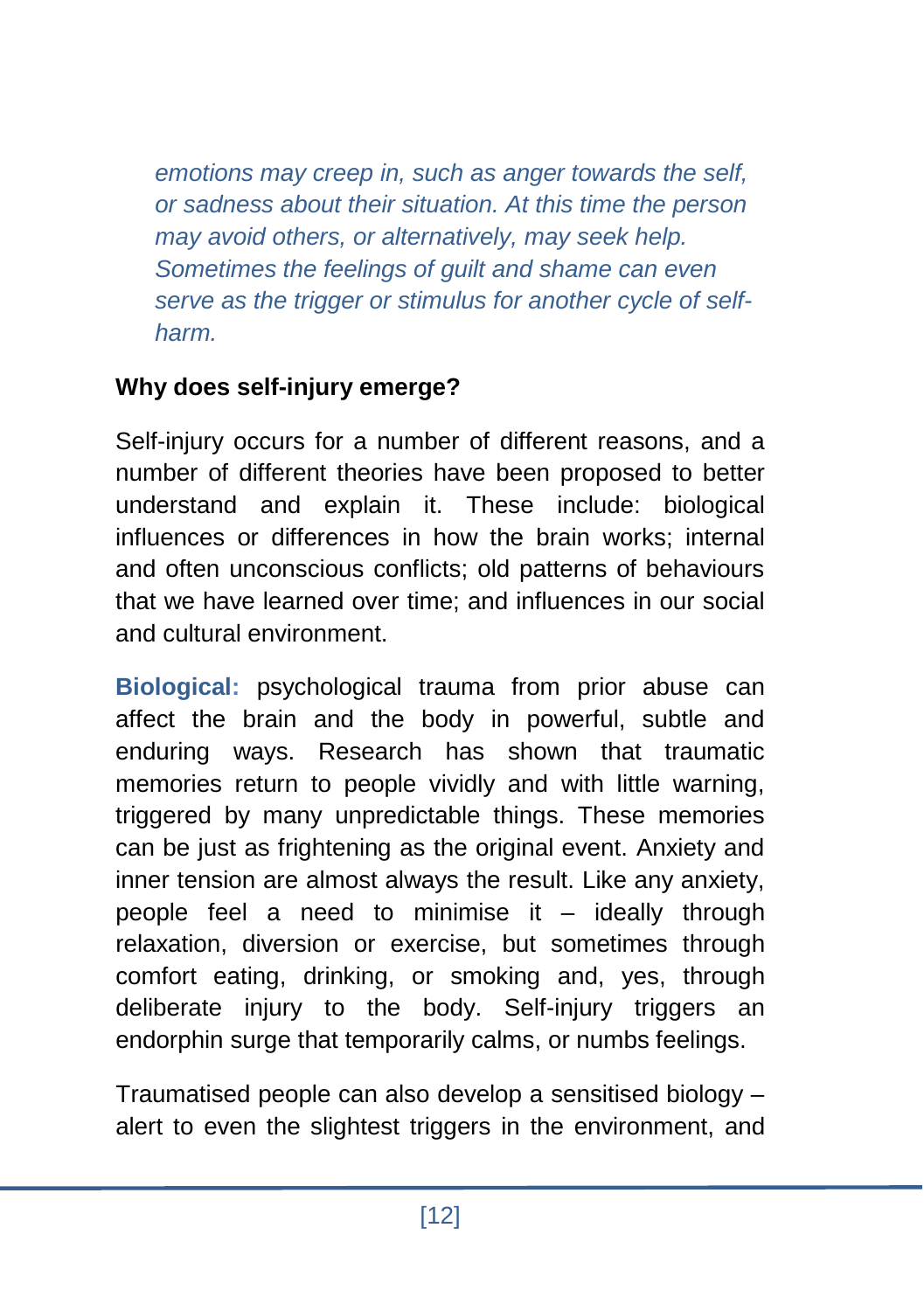with a heightened response to stress. Because it occurs more frequently, understandably they find it difficult to keep finding ways to manage.

Change is possible by expanding anxiety reduction strategies, learning to avoid triggers, delaying urges to selfinjure, and resolving earlier traumas.

**Psychodynamic:** Vulnerable individuals who have had rough times in their early days may experience a new situation according to an old family pattern or personal experience. They may tend to unconsciously seek to relive the original problem or relationship and react as they did in the past. Hidden old tensions in the mind and old patterns of behaviour can be difficult to identify, difficult to bear and difficult to sort out. They may use coping mechanisms that are not even fully understood, because they are subconscious. Turning anger inward (rather than expressing it appropriately outward) is an example.

These 'vulnerable' individuals may have an increased need for self-soothing to calm down. Sometimes (often initially by accident) self-injury can become a self-soothing mechanism. Change here is focused on raising awareness

"Some people say it's to seek attention. So why am I so careful to hide it all the time?"

about these old internal conflicts and patterns, and finding relief and comfort in safer, less destructive ways.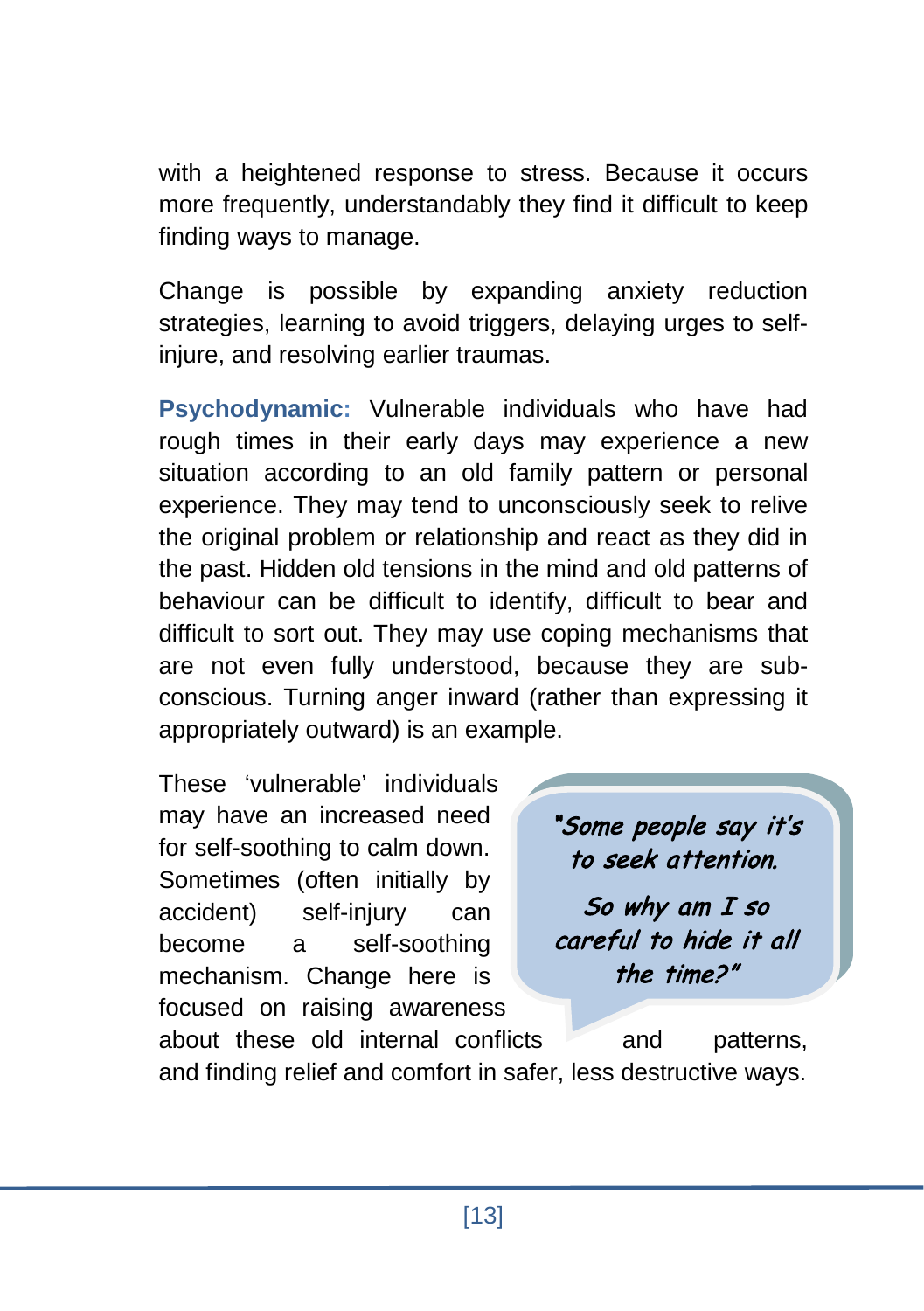**Behavioural**: self-injury can become a learned behaviour and sometimes a habit. This suggests possible methods leading to change - replacing self-injury with less destructive habits, and reinforcing healthier habits for coping both emotionally and practically. The changes are made slowly, bit by bit.

**Social and Cultural:** self-injury is more common in marginalised and oppressed people and cultural groups, those who may not have a voice, or who have difficulty making their voice heard. Change in this case is focused at a different level - on cultivating a more just society, facilitating release of anger and grief that may be associated with disempowerment, and trying to enable the person to find effective power strategies such as through social action. Matthew Nock, an accomplished researcher of self-injury, has developed an integrated theoretical model of the development and maintenance of self-injury which may help you gain a sense of what it is all about (Nock, 2009).

As emergency workers, you can help a person who selfinjures by:

- *Appreciating there are reasons why self-injury has become part of this patient's life (even if you can't understand them);*
- *Accepting self-injury may have become the patient's only choice (at this time) to contain their emotion and avoid becoming overwhelmed;*
- *Accepting engrained habits cannot simply be told to go away, and they do not change overnight;*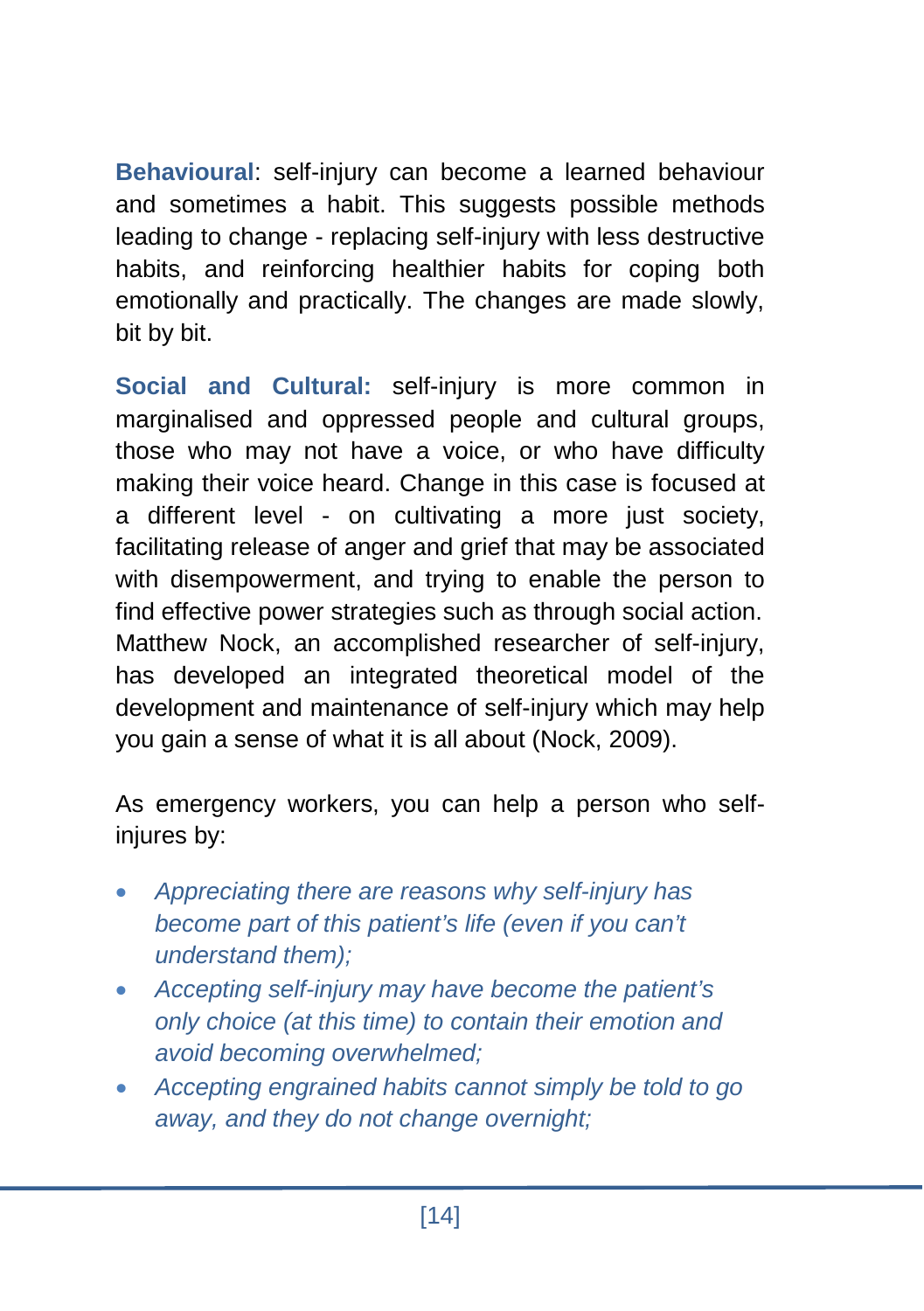- *Avoiding becoming resentful and frustrated to the point of ignoring them; and*
- *Dealing with your own irritation so that you do not further inflame the situation, increasing their irritation and anger, or sadness and feelings of alienation and rejection.*

It is vital in this context to understand that *the person is not the problem*. *The problem is the problem*. And the problem is *a behaviour* (in this case, self-injury) that is damaging, repetitious and distressing to everyone concerned including the patient).

Perhaps the best way to understand the experience of people who self-injure is to listen to what *they* have told us:

- *They really don't know why they self-injure.*
- *They hide while self-injuring, doing it somewhere private or at a time of day where they feel they will be less likely to be discovered.*
- *Some say it is an impulsive act; some talk about having a ritualised way of doing it.*
- *They feel really bad in some way before the act of selfinjury (e.g. depressed, stressed, angry, with memories of trauma), with 'everything building up'.*
- *Some talk about feeling no physical pain during the act of self-injury, while others tell us they need to feel the physical pain 'to make all the bad stuff go away'.*
- *Some feel good while cutting, some don't.*
- *Some say the sight of their own blood makes them 'feel real', where before they had felt like they were 'not part of life'.*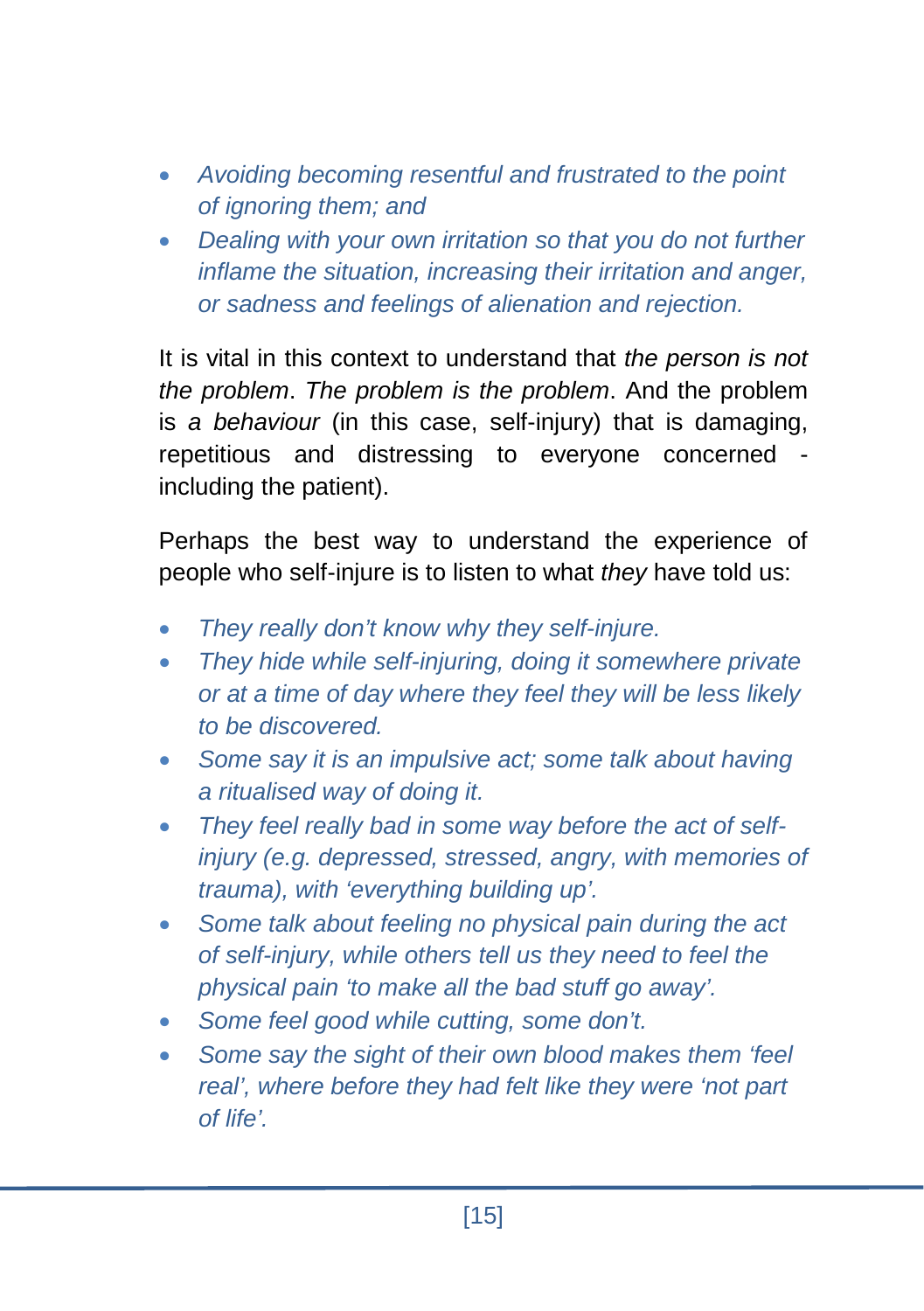- *Some are not able to describe the experience, as if they have 'switched off' or dissociated during the act.*
- *Some feel immediate release or relief after self-injury, but many also talk about feeling ashamed, or even frightened.*
- *Most cover up their self-injury scars / wounds (e.g. long sleeves in summer, lots of bracelets) so as not to draw attention to the solution they feel they have to use.*

Every young person we have talked to agrees that selfinjury is '*not about seeking attention*'.



*"It was an accident that I started. There was this other girl, and she was hurting herself. Her problems and feelings seemed just like mine, and nothing else had worked. So…"*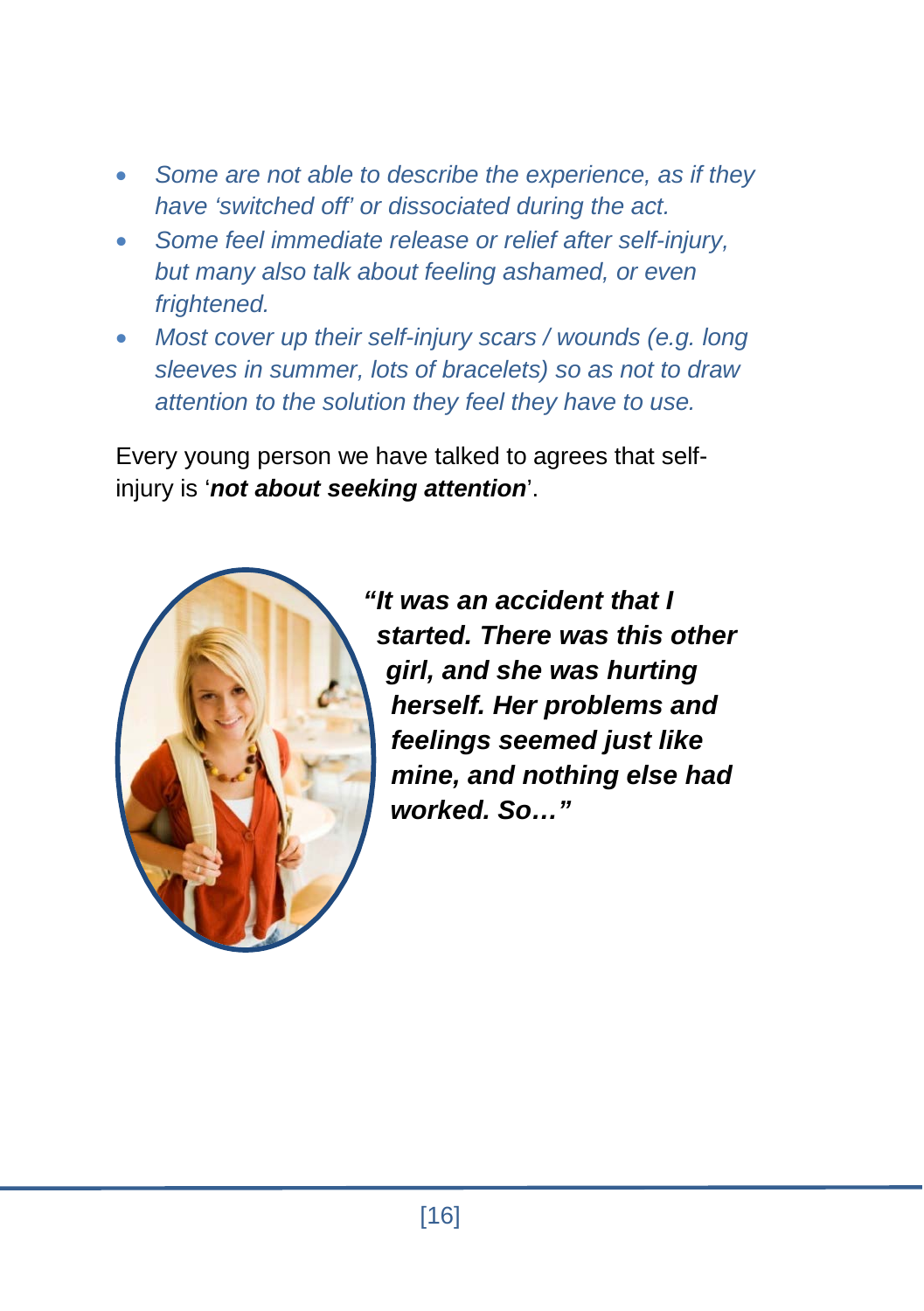*"Sometimes I get so angry, I just need to hit something; the pain over the next few days seems to help me focus on stuff…"*



*"I don't want to keep on doing this, but so far I* 



*haven't found anything else that works. I tried going to a group, but I got scared; I just couldn't tell strangers… They wouldn't understand."*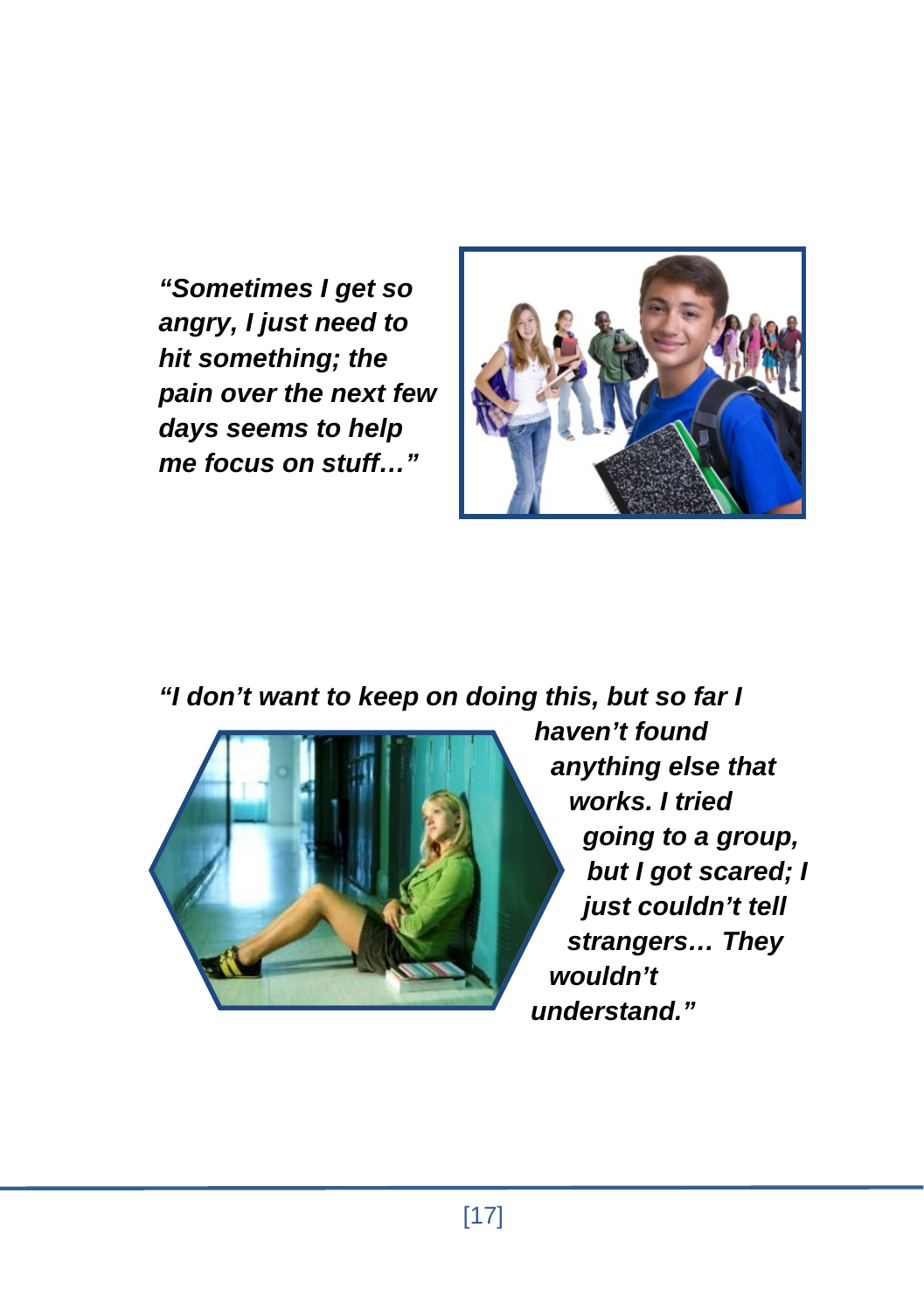# **5. UNDERSTANDING CHANGE**

We know that, as emergency workers, you tend to be action-oriented. This is what you have been trained to do – make an accurate diagnosis as quickly as possible, and then act to change the situation for the better. You are changing peoples' lives every time you provide care.

We accept it may be frustrating when you attempt to provide care for a patient who doesn't seem to share your need for rapid change, or your belief that change is easy – you *just do it*. People who self-injure may not yet be ready to take action to change their lives; they may be terrified of being left with no method of controlling or containing their emotions. And they may have some understanding that a 'quick fix' solution will only be temporary in the absence of deeper change in their coping with past trauma.

But if you take a few moments to reflect on the idea that change is a process, and may need to begin in tiny ways, you may find that there are still many things that you can do to help a patient – even in a busy emergency department.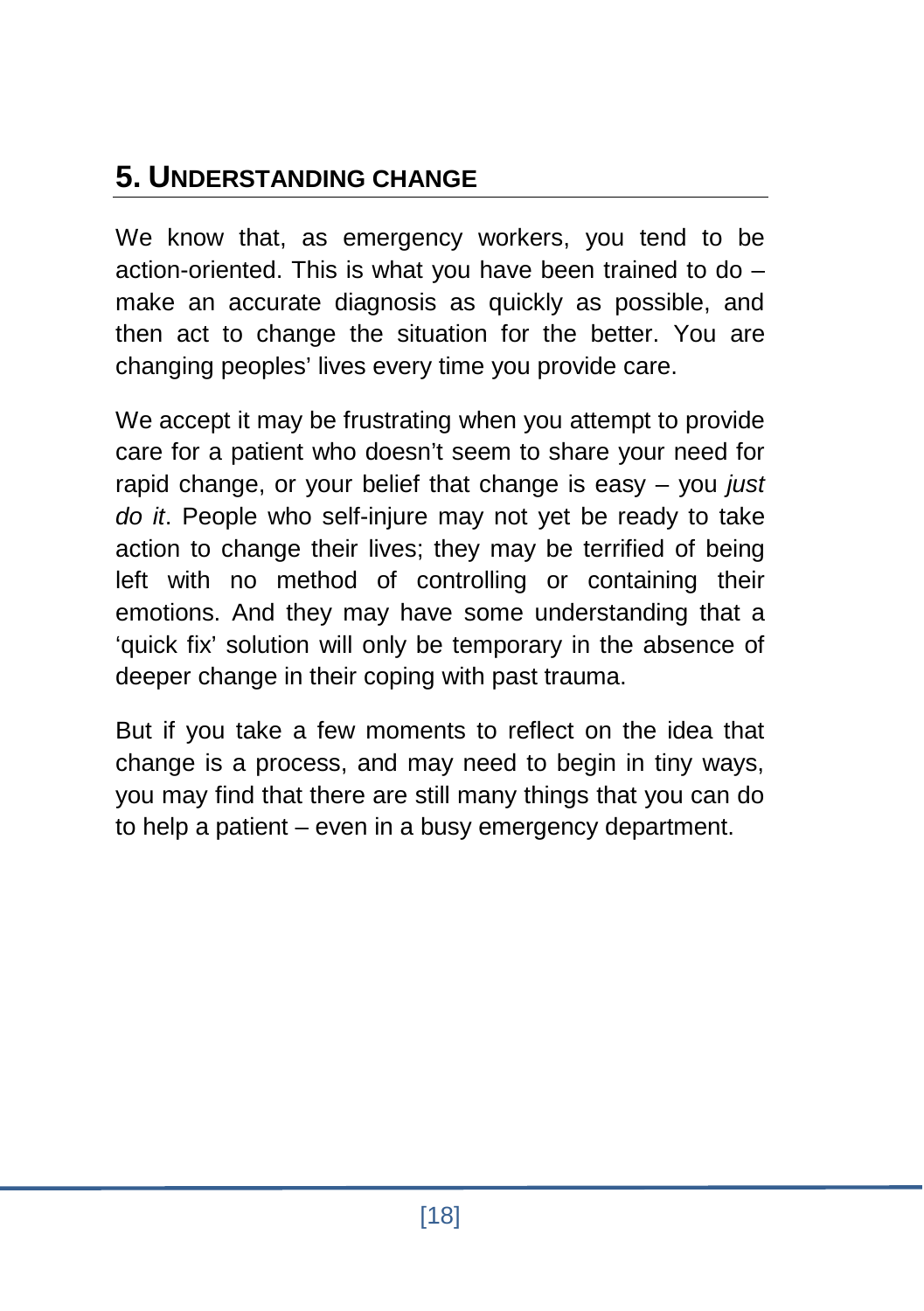

A model of the change process looks like this.

Patients you see could be anywhere on this continuum. Your assessment of where they are at will help you to focus on the kind of support strategies you offer.

In the **Precontemplation** stage, the person does not consider the self-injurious behaviour problematic, so they

From Prochaska et al.; 1992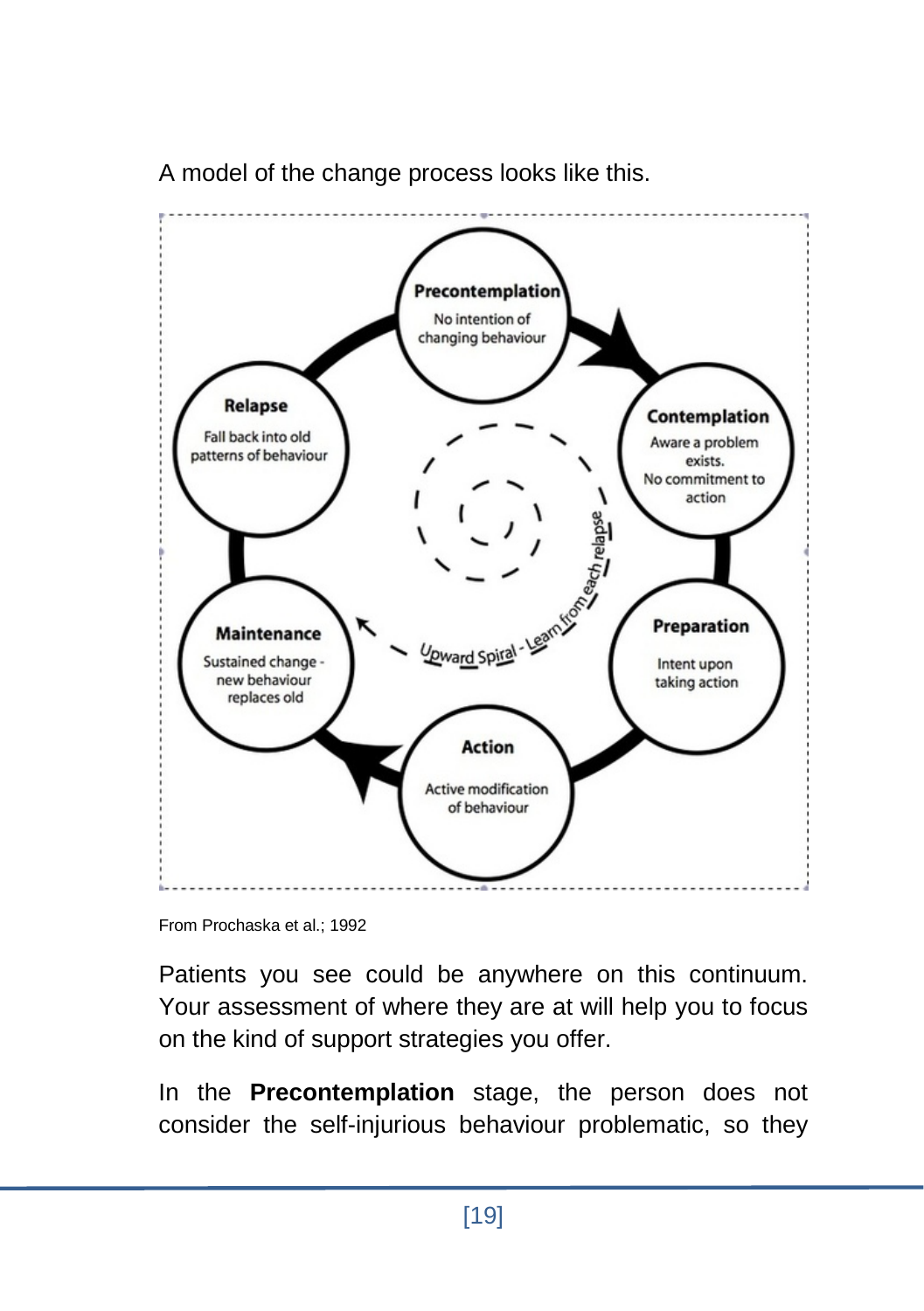will not have even considered stopping, and may resent any suggestion to stop. The most helpful conversation you can have is about possible consequences of self-injury. One issue relates to using clean tools to cut, and cleansing the skin afterward. The patient may come up with other negative consequences which allow you to begin to discuss those. Remember to be validating and accepting as far as you can. It may also be helpful to provide written information (like our 'Guide for Young People') at this stage to 'plant the seeds of change'. If you come up with strategies for change at this point, they will become defensive and simply reject them (and you).

In the **Contemplation** stage, the patient is aware of the negative consequences of self-injury, but is yet to commit to change. Perhaps they wish to change, but don't feel strong enough or skilled enough. With gentle coaxing, they might be willing to accept a referral to a counsellor or psychologist who can strengthen their resolve and give them new skills.

In the **Preparation** stage, the patient has made a commitment to make changes. They may say: *"I've got to do something about this - this is serious. Something has to change. What can I do?"* They will be more receptive to information, suggestions and strategies you offer, including your making contact with family members, or a therapy service to set up counselling sessions.

**In** the **Action** stage the patient is actively involved in taking steps to change their behaviour, but lapsing and reengaging in self-injury is common. Your words of motivation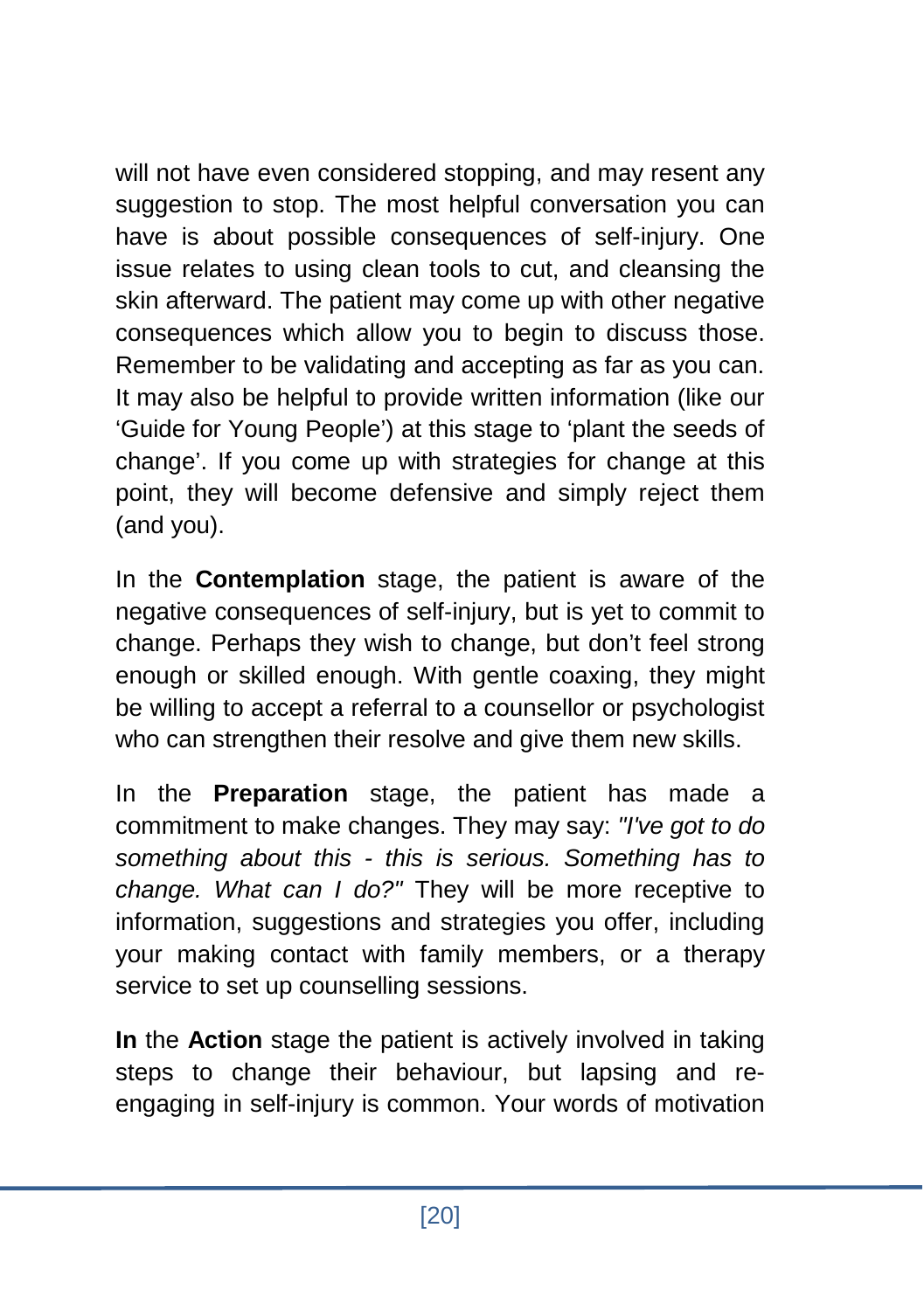and hope in the context of being 'non-judgmental', will be very important confirm their resolve.

In the **Maintenance** stage, the patient has spent some time successfully avoiding self-injury, through making significant changes in their lives, acquiring new skills, anticipating situations which could trigger a relapse, and preparing coping strategies in advance. If a patient presents at the emergency department after a period of time like this, your role is to help them see the episode as a temporary setback. How you respond to a patient in this stage could be the difference between them getting back on track, versus falling into a full relapse of continuing self-injurious behaviour.

#### **Supporting your patient to maintain positive self-talk at this time is very important.**

**Relapse.** Along the way to permanent behaviour change, most people experience relapse, sometimes more than once. In fact, it is much more common to have at least one relapse than not. There may be feelings of hopelessness and worthlessness, and your role is to remain optimistic for your patients and help to get them back on track.

So you see, at any stage in the process, (even in the chaos and pressure of an emergency department) there *are* things you can do to motivate, support, educate, and care for a patient without feeling helpless. But you *do* have to believe you can do this...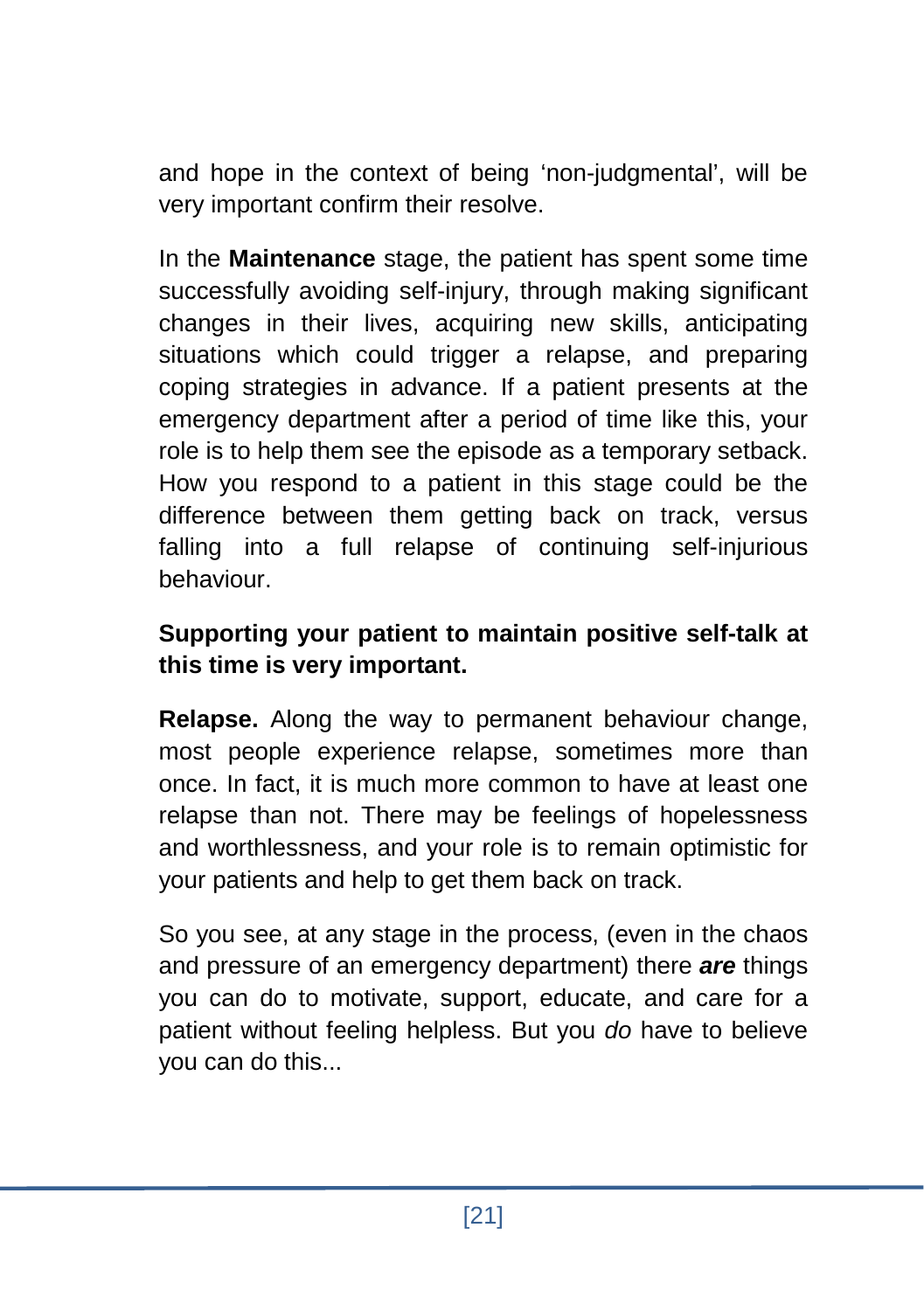# **6. A B C PROVIDING EMERGENCY SUPPORT**

No doubt you are fully trained in, and very familiar with, the ABC of physical life support (Maintain **A**irway, **B**reathing **C**irculation). It should be easy for you to step across into learning and using a very similar framework for mental health problems, in this context of self-injury (Kanel, 2007).

- **A ATTEND** to the person, so they feel listened to
- **B BREAK DOWN GOALS** into manageable parts
- **C** Focus on possible **COPING** mechanisms

There are many ways that you can implement this, and they do not need to be lengthy or time-consuming, just part of your daily, respectful, high quality care.

Some of these ideas may depend on which stage of change your patient is in. Use your judgment.

#### *ATTEND*

- *Separate your professional role from any personal values you may hold, or adverse feelings in you brought on by the self-injury, so that you can care for this patient just as you might care for anyone else;*
- *Address the person by name, remembering they are already likely to feel 'undeserving' and of little worth (self-injury does not mean they are attention-seeking or stupid);*
- *Attend to the injuries respectfully, gently, and immediately (rather than leaving them on a barouche for*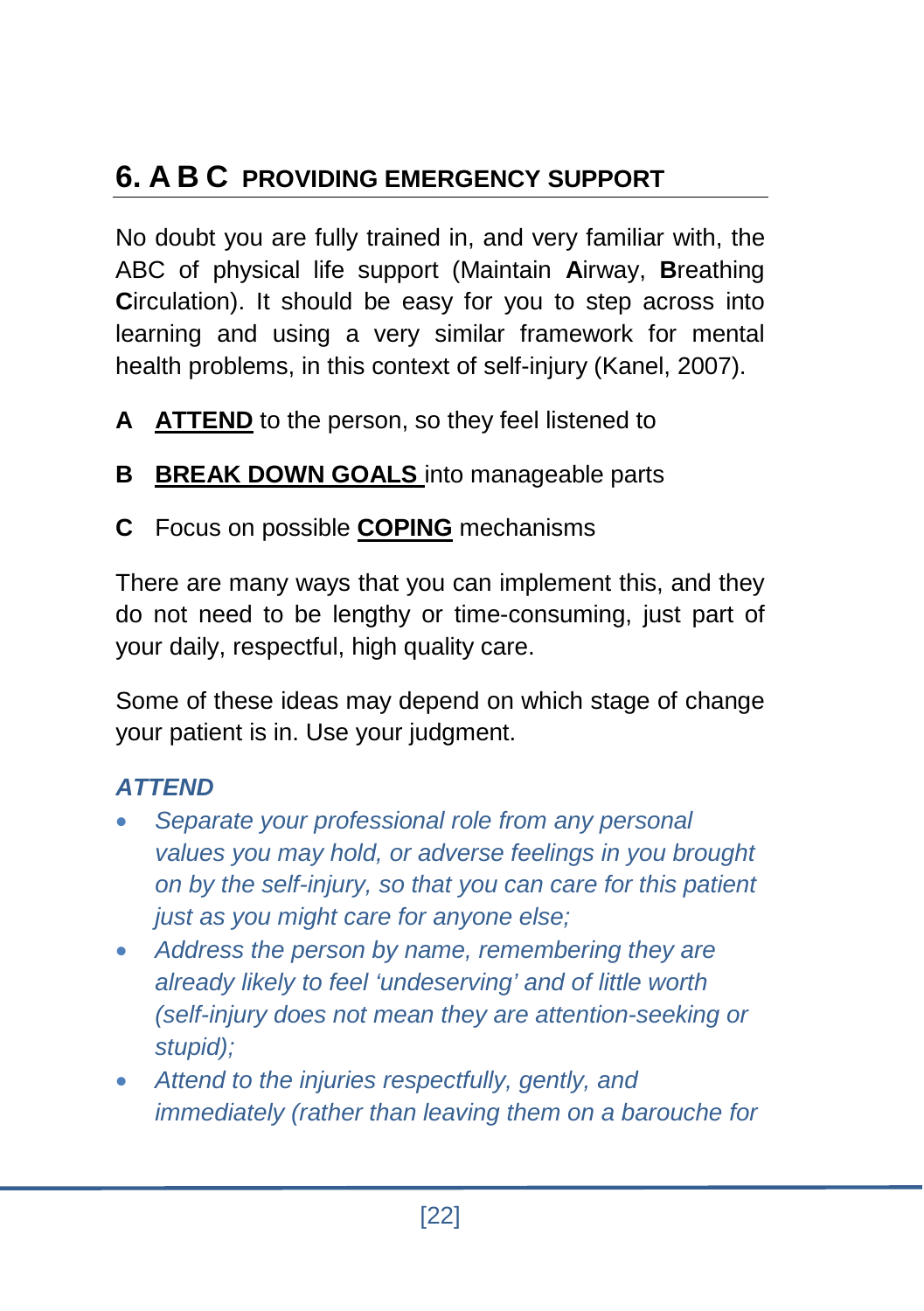*hours in a corridor to attend to 'more important problems');*

- *Demonstrate your regard for them by sitting with them in silence for a moment, offering them a drink or magazine, explaining the expected waiting time, and offering some privacy (ensuring they are still safe); and*
- *Let them express their story and their feelings in their own way.*

## *BREAK DOWN GOALS*

- *Ask about the range of solutions they have tried so far (remembering that their current solution to problems may be the best they can manage at this time);*
- *Ask them how you can be most helpful to them right now. (This gives the person a little power in the situation, giving them voice); and*
- *Ask them about their plans for when they leave your care.*

#### *COPING*

- *Check out who is available to provide genuine support for them when their injuries have been dealt with;*
- *Think about the change process. Where do you think the patient is at? If you think they are ready, you could gently plant the seed of change, by asking if they were aware of support services for this issue, and if they would like you to provide a referral;*
- *Check out whether they have been attending a psychologist or counsellor, and how they have been helped so far; and*
- *Ask whether they have accessed online services or read any booklets to explain and help change self-injury.*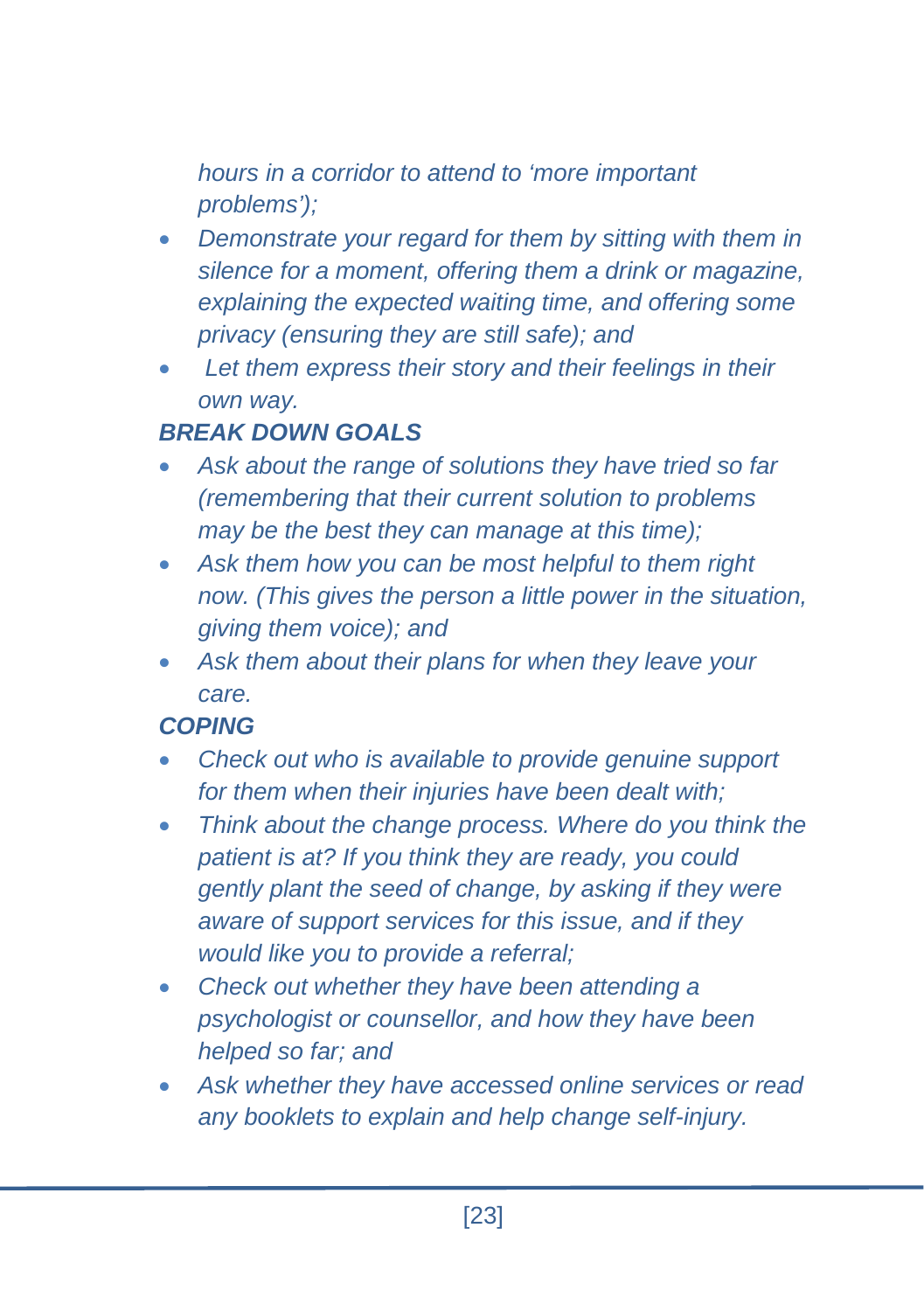## **7. IF YOU HAVE ESTABLISHED RAPPORT, MOVE ON TO ASKING SOLUTION-FOCUSED QUESTIONS**

When confronted by self-injury, it is easy to get overwhelmed and just want to focus on the problem and get rid of the patient as soon as possible. But the self-injury is not the whole person. Everyone may be obsessed by the problem at this point, but beginning to think about possible solutions 'down the track' *for the person with self-injury*, may be helpful (and may stop you from feeling 'helpless').

It may be that the patient you are caring for is not yet ready to talk about change, and that's ok. Simply by you conveying acceptance, you may have interrupted their cyclical pattern of guilt-urge-harm, and change actually may be occurring. At this point, you do not *have* to continue, you do not *have* to push for change.

**But,** if they are willing to talk, and you can manage the time (and your own feelings), don't be afraid to help them focus away from the present problem and on to the future by asking:

- *"When self-injury is not in the picture so much, what is your life like? Tell me about what you are able to do at work, school, with friends and family?"* Talking this way may begin to help the patient to imagine a brighter future.
- • *"If you were to wake up tomorrow and the urge to selfinjure was no longer there, what do you imagine you would be doing, thinking, feeling?"* Having a conversation about an imagined future can help to make it feel real and possible.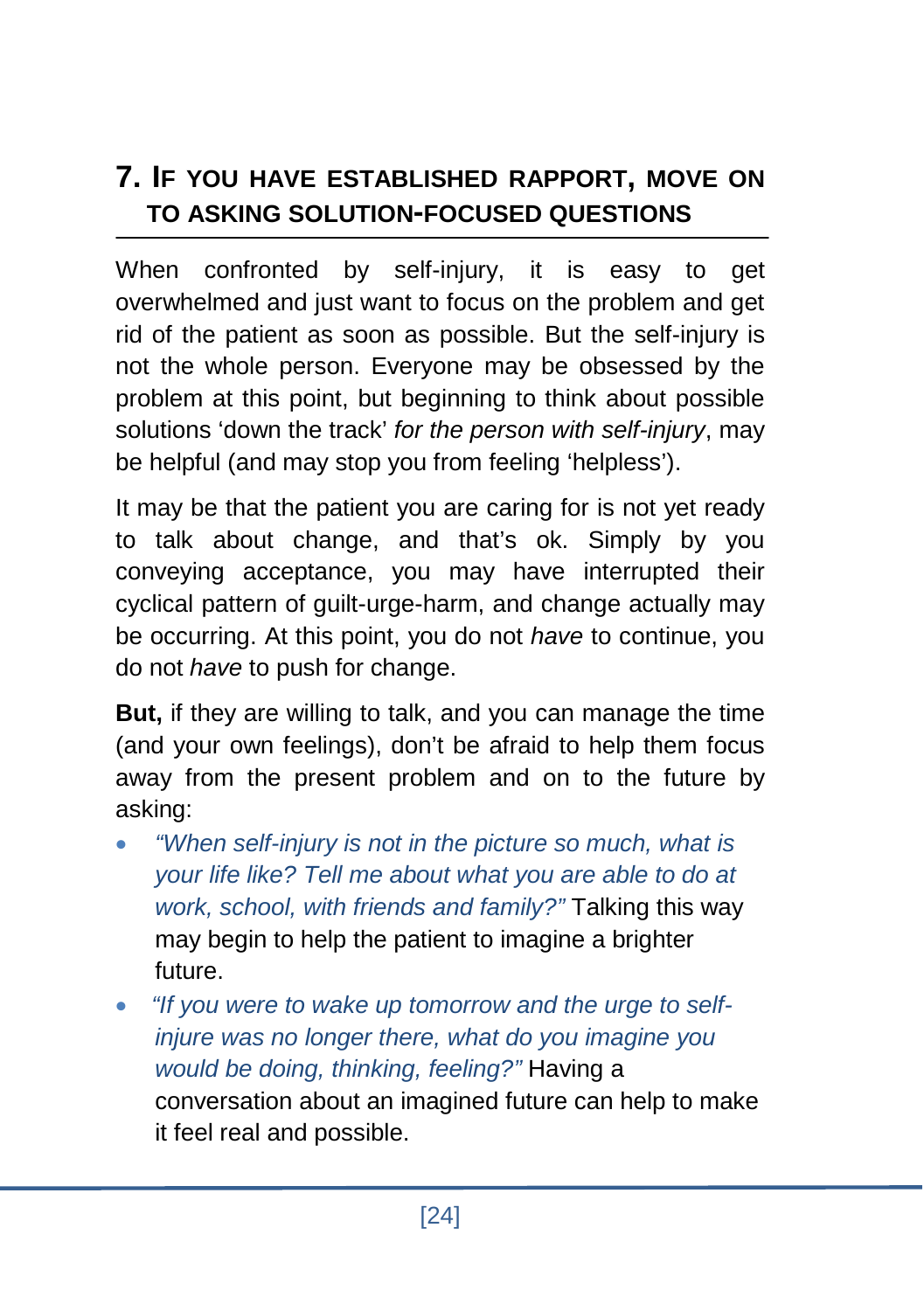- *"Who do you think would be most pleased that you had been able to stop self-injury?"* This begins to look for people who may add *their* support to helping your patient cease self-injury.
- • *"What is one thing that you could do differently from now on?"* Helping the person to plan just one little change in their life, could have a ripple effect to help this episode become a turning-point.
- *"What are you really good at? What makes you feel really good when you can manage to do it?"* These kinds of questions are often a surprise to someone who is in turmoil, and the answers can sometimes be just as surprising, reminding them they do have a place in life. Be prepared for the patient to say *'nothing'*, but continue to coax a response out of them – everyone has something they are good at or feel good doing!
- • *"When you stop self-injury, what kinds of things will you be able to do? What plans do you have?"* It is common at this point to get very negative answers – *"I don't see any future." "I will never be able to get a job." "Can't see anyone ever loving me, with all these scars."* Just accept the answers, don't denigrate the responses, but you can say something like: *"The vast majority of people do actually stop self-injury. There is really good research supporting that."* (Rotolone & Martin, 2012; Andrews et al., 2013)

If their apparent lack of hope for the future continues, or you feel overwhelmed by it, trust your gut feeling and review their suicide risk assessment. If there is a need, call in a mental health professional to support this process.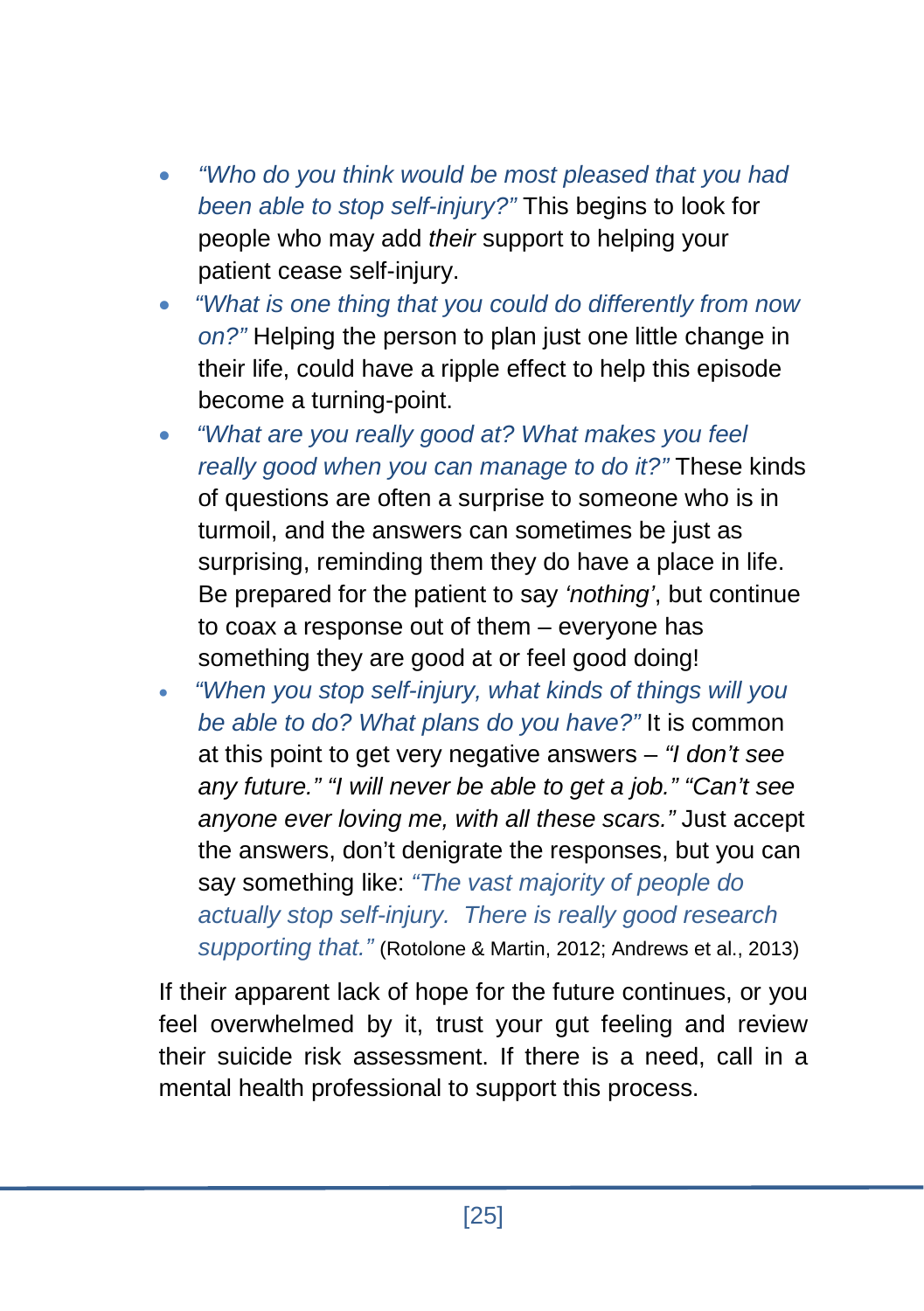## **8. ADVICE YOU CAN PROVIDE TO PARENTS AND CARERS**

Self-injury can be difficult to understand when you are a parent, family member or friend, and emotionally attached to a person who is hurting themselves.

In advising family members the following strategies may help. Remember, during times of high pressure, people may not remember much of what you tell them. Keep information simple. Follow it up with a brochure or card, or a relevant booklet (see our guide for parents and families).

#### **Friends and families should be advised to:**

- Listen rather than talk. Say to the person, *"I am here to listen. Talking things through may help to release the tensions and stress that you could be holding inside."*
- Simply sit with the person, in silence if need be. Being there, showing you are prepared to give them time, space and concern is a way to demonstrate care.
- Let them express *their* feelings. Sometimes it is blowing off steam; sometimes there are serious things to be angry about. 'Getting it off their chest' will be helpful.
- Offer to talk openly and honestly. Don't hold back or pretend you have not noticed. Choose the right moment, when both the family member/friend and the patient are feeling calm.
- Explore why they have hurt themselves so you can ensure any problems are dealt with.
- Offer to go with them to talk to a counsellor; it just may help them to take that first step.
- Share the resources at the end of this book.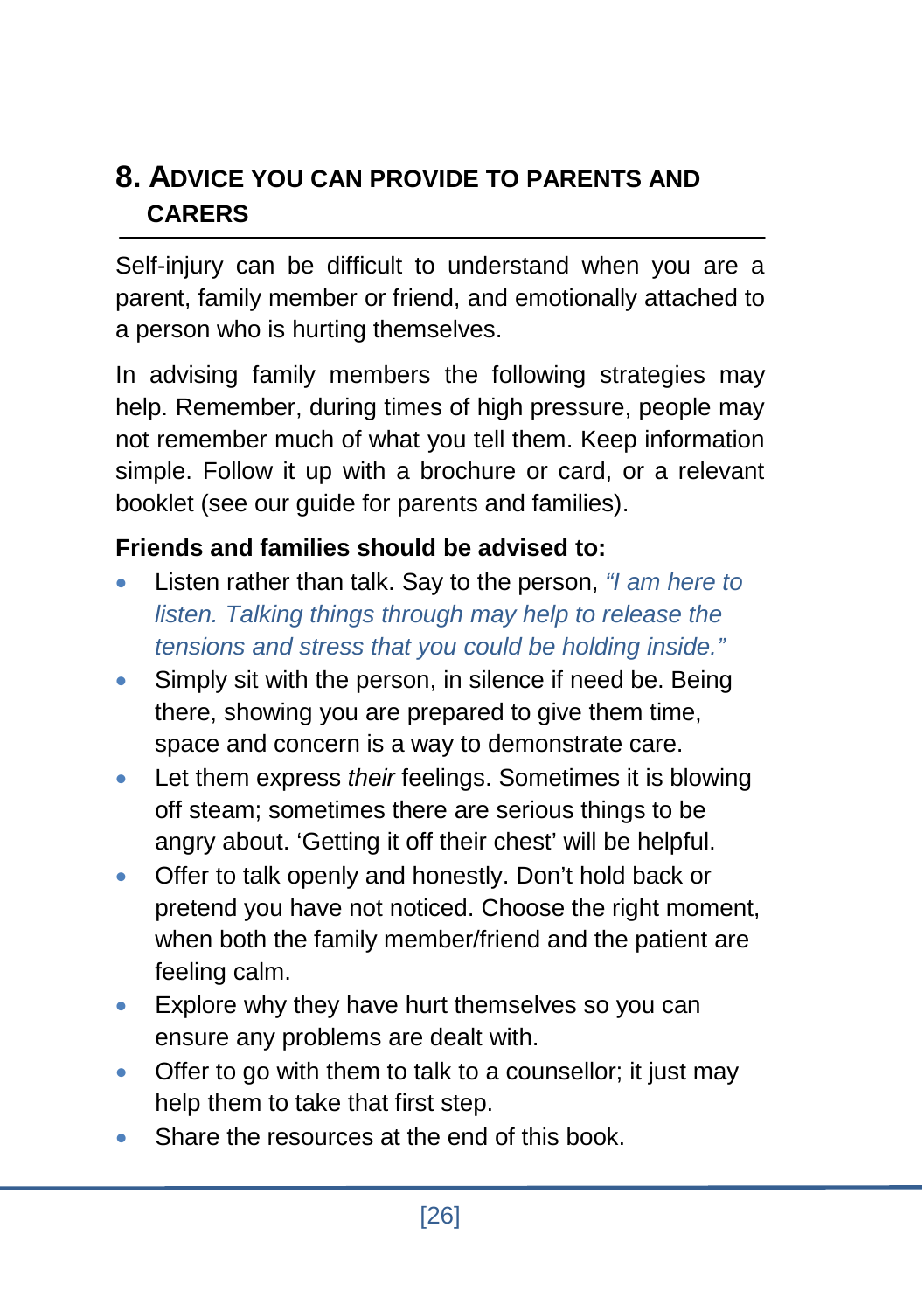## **9. A NOTE ABOUT SELF-INJURY AND SUICIDE**

Understanding the relationship between self-injury and suicidal behaviour is one of the most complex areas for anybody working with people who self-injure. While *individual self-injurious episodes are usually not related to suicidal thoughts or feelings*, in many cases, people who self-injure do report feeling that life is not worth living, and some have had feelings of wanting to die.

In fact, research shows that people who attend emergency departments for self-harm are five times more likely to complete suicide within the subsequent 10 years compared with people who attend emergency departments for other complaints (Crandall et al., 2006). Despite the distinction we draw between self-injury and self-harm (ie including suicide attempt), it is possible the risk of subsequent suicide is higher among people who self-injure and require emergency medical care compared with people who self-injure but do not require emergency medical care. If this is the case, it is imperative emergency department staff at least consider suicide risk among all patients who present with self-injury. We refer you back to our discussion of 'Critical Decision Time' (page 2).

When we spoke to people who self-injure, what was really important to understand was that many of them talked about self-injury *actually keeping them alive* and reducing their wish to suicide; in other words self-injury became a sort of coping mechanism.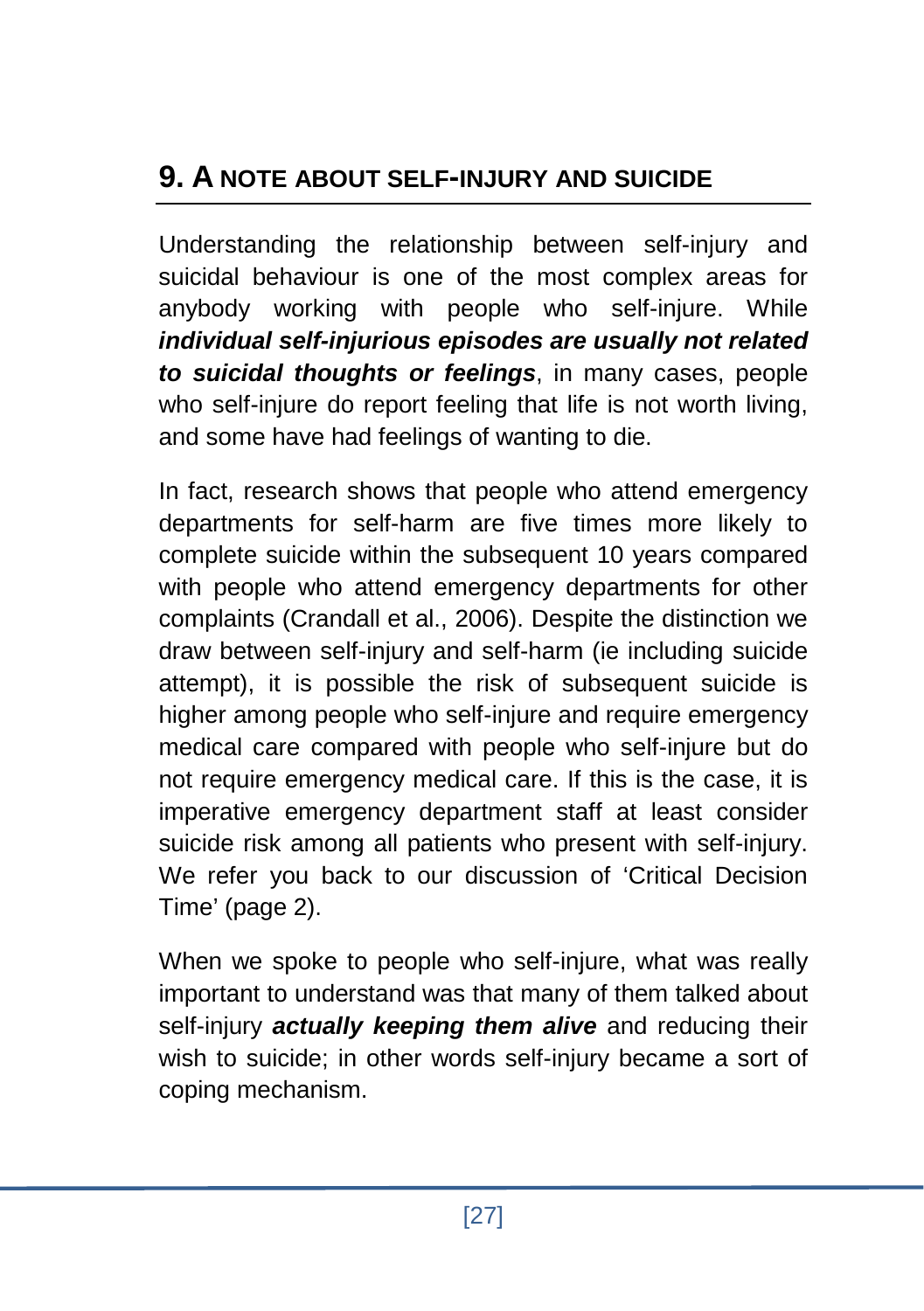On the other hand, they talked about self-injury serving functions that had nothing to do with suicide or feeling suicidal. Many young people were really angry about responses from professionals who assumed they were suicidal when they were just self-injuring to release or manage feelings. Despite this, some people had been suicidal at some point, and they had self-injured with both suicidal and non-suicidal intent at different times (we said it was complicated). Self-injury is a *temporary* solution to managing overwhelming emotions, and if the underlying or background issues are not solved, the overwhelming emotions continue. As time passes and the emotional pain continues (despite the episodic and temporary relief gained from self-injury) people can lose hope, and when this occurs, they may become suicidal.

If your assessment reveals the patient is thinking about ending their life then, of course they will require urgent and focused mental health treatment.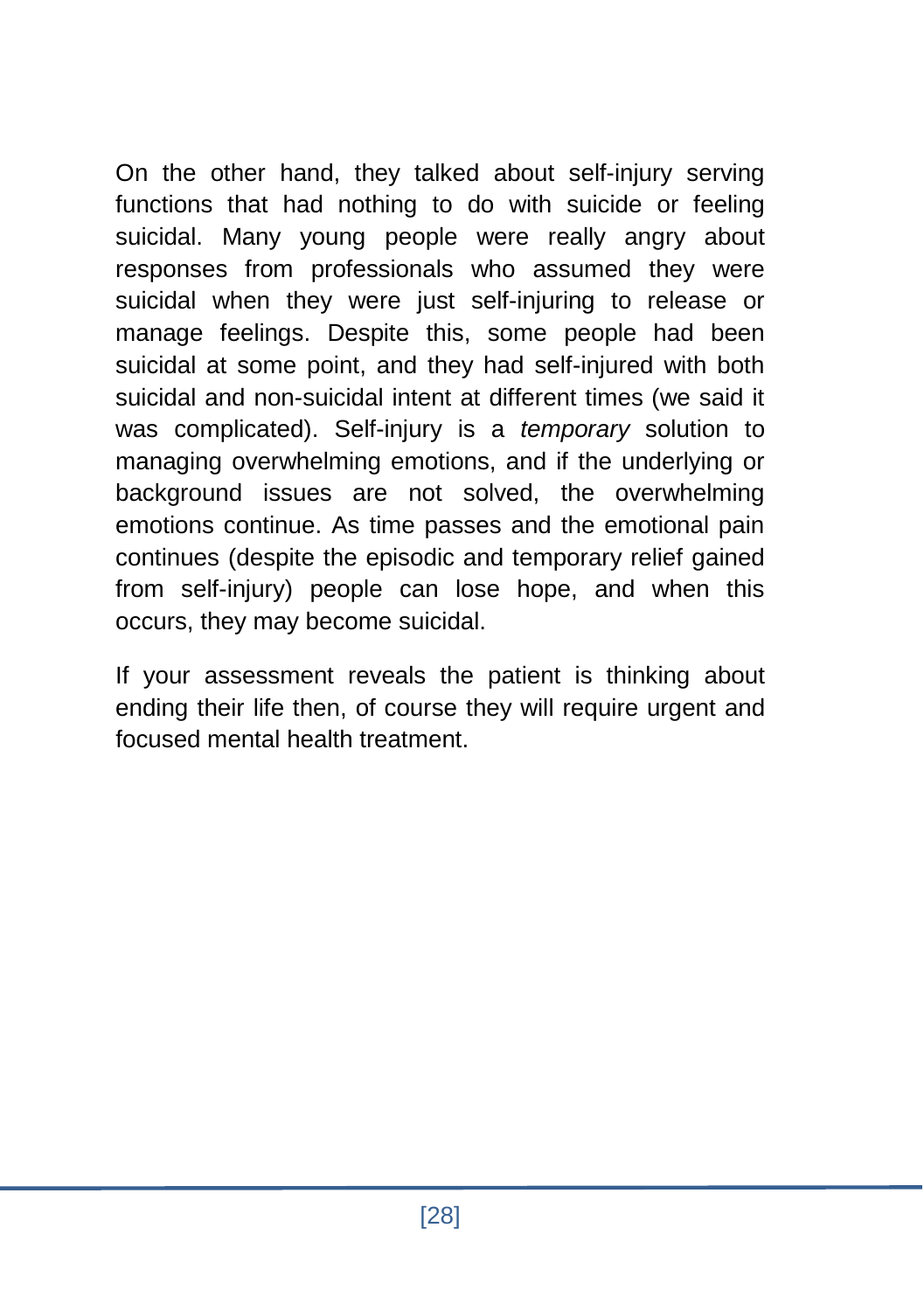# **10. GETTING ONGOING HELP**

It is generally agreed that an important part of treatment is

**"It is perfectly acceptable to shop around and eventually find someone who is the right person to help"**

facing up to underlying or old issues and problems that relate to, or underpin, the self-injury. If our patients can do this, the old feelings stop returning, or stop returning with the same force, and they can cope better, and be far less likely to self-injure.

The people we interviewed had a range of experiences with professionals and others in regards to self-injury. The experiences ranged from positive and helpful to the negative (or even punitive) and unhelpful.

The following were considered the most helpful responses from professionals: (1) good listening skills; (2) a noniudgemental attitude; (3) effort to build rapport; (4) not forcing them to stop self-injury prematurely (i.e. before they were able to use alternative coping strategies); (5) assisting with coping skills; (6) working in a person-centred, solution focussed way; and (7) not 'freaking out.'

Although there are no empirically validated treatments for self-injurious behaviours *per se*, a number of treatments designed for other mental health problems have shown promise in reducing both frequency and severity of selfinjury. – These include Cognitive Behavioural Therapy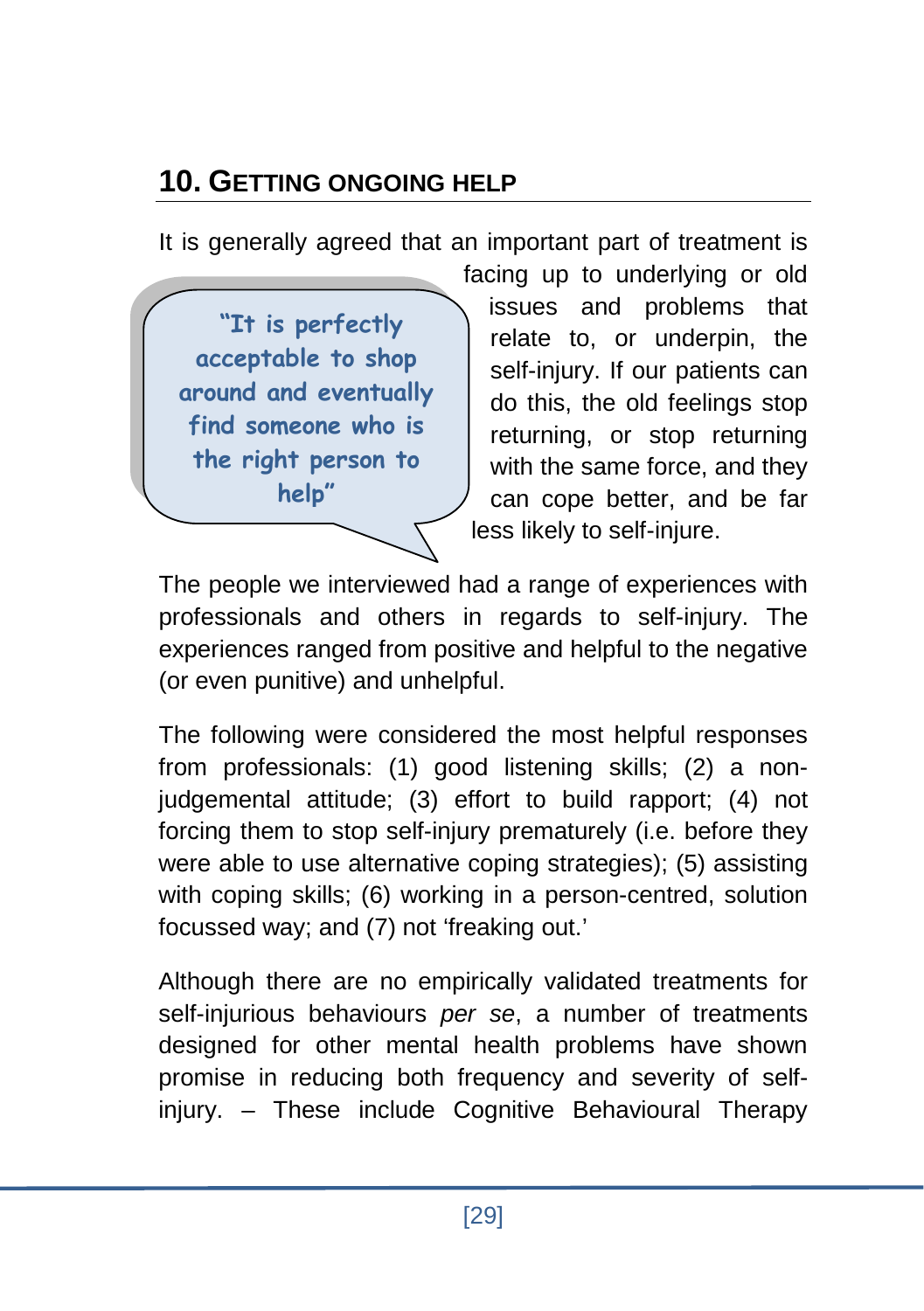(CBT), Dialectical Behavioural Therapy (DBT), Mindfulness (MBCT and ACT), and Problem Solving Therapy (PST). Other therapies may be helpful – such as expressive therapies like Voice and Movement Therapy (VMT; Martin et al., 2012) – but these have been less researched, and most professionals prefer therapies that have a strong evidence base for efficacy and effectiveness.

**Cognitive Behaviour Therapy** (CBT) is a psychological therapy that aims to address issues such as anxiety and depression, as well as a range of other mental health concerns. The focus is on changing the way individuals think, which impacts on the way they feel and the way they act. The approach often involves teaching effective problem solving skills, coping strategies, how to manage exposure to challenging situations, relaxation, identifying thoughts and feelings, and challenging individual beliefs.

**Dialectical Behaviour Therapy** (DBT) was specifically developed for the treatment of people who engage in selfinjury and/or suicidal behaviours. The focus of DBT is both accepting the individual being treated (from the perspective of the therapist conveying acceptance and the patient learning acceptance), helping the person to change behaviours that may be self destructive (such as self-injury), and working towards a life that is fulfilling to them.

Learning **Mindfulness** is one of the many ideas that are part of DBT, and can in itself assist people who are anxious or depressed, or who engage in self-injury. Mindfulness is being aware, or paying attention to the present moment without judgement (the 'unfolding of experience in the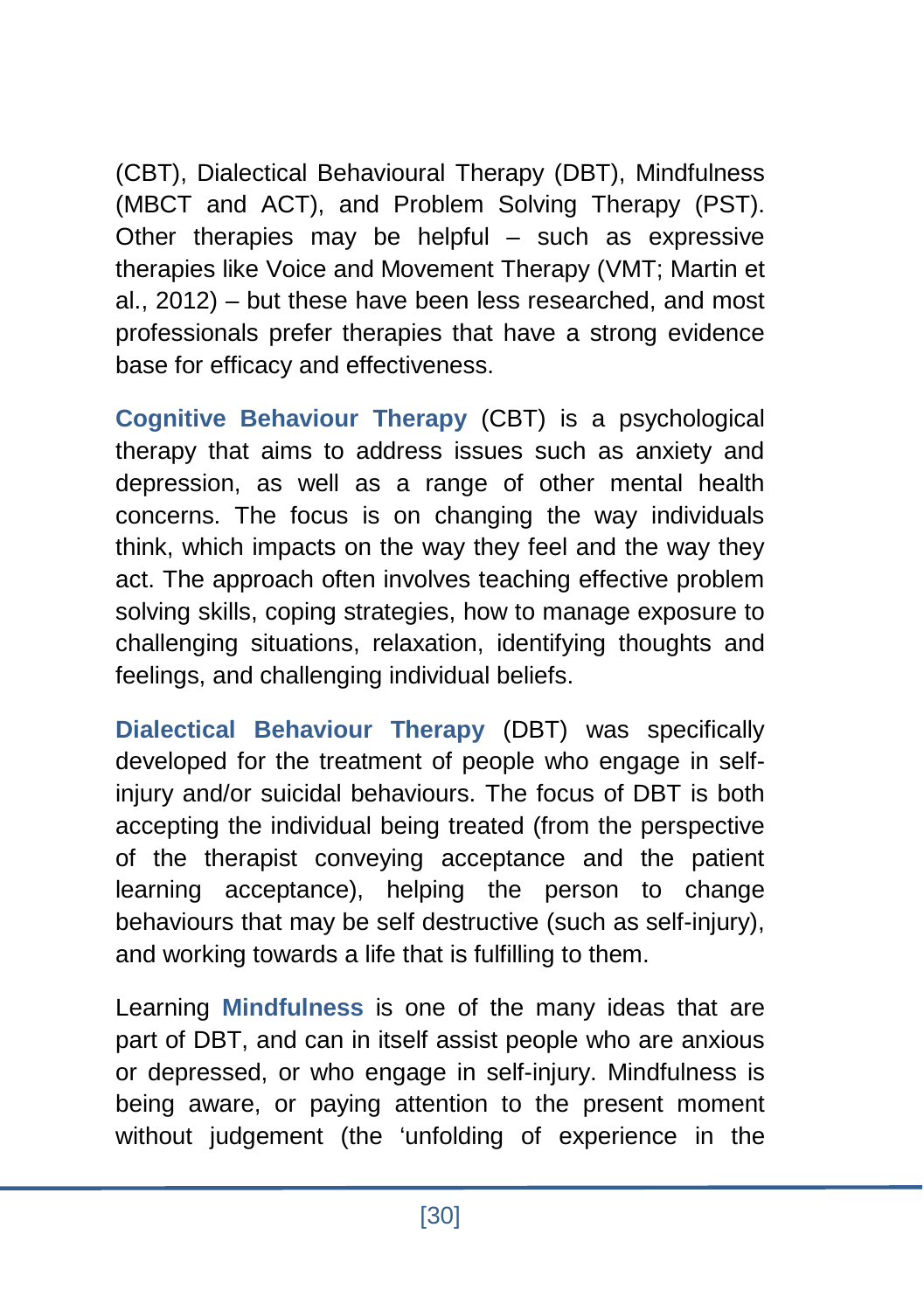present moment'). It includes being attentive to stimuli coming through your 5 senses (sight, hearing, smell, taste and touch) as well as to your thoughts and feelings. An essential element of mindfulness is cultivating a nonjudgmental attitude, just accepting whatever comes to your mind, moment by moment.

Potential benefits of mindfulness include lowering stress levels and staying focused, particularly in times of high emotion when the many incoming thoughts or ideas or stimuli may cause one to feel 'scattered'. It helps people to act less impulsively by enhancing awareness of urges to action. For those who go over and over upsetting things ('ruminate') at length, it may help them to turn attention to other things or turn off the stream of images and thoughts. It increases the capacity to experience joy, and has been shown to reduce depression. Ultimately, (once you have got the idea and practice regularly), the awareness can help you experience an overall richer quality of life.

**Problem Solving Therapy** (PST) is a brief psychological intervention that focuses on identifying specific problems and generating alternative solutions for these problems. Individuals learn to clearly define a problem they face, brainstorm multiple solutions, and decide on the best course of action. A key element of PST is testing the chosen solution to see if it is effective, and refining the decisionmaking and problem solving strategy if necessary. Learning and practicing the process can provide you with the skills to help identify and effectively solve problems in the future.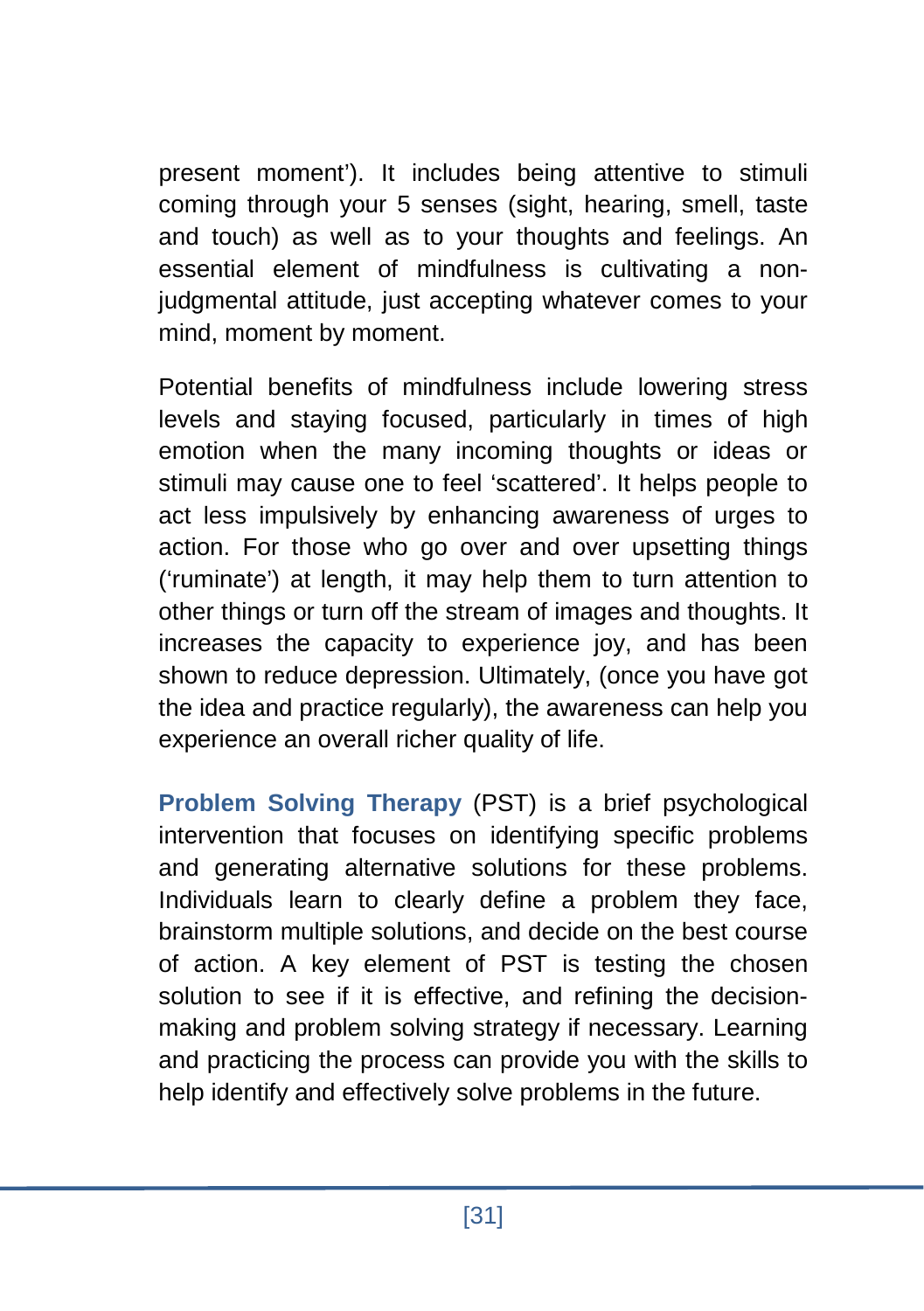## **11. IN SUMMARY**

We understand the pressures that emergency staff are under, and that it may be difficult to cope with emergency problems in mental health for which you may have not received specific training. For many of you it may be problematic to get support or help in managing mental health problems - either because staff are not available for one reason or another, or they themselves are under pressure. It may also be stressful for you, or hard to remain positive, when so many patients are presenting with 'selfinjury'.

We have tried to clarify the problem of self-injury for you, noting the differences to suicidal behaviour, and providing the steps you can take to provide best practice care of this surprisingly common behaviour. We accept that there will be formal protocols and practice rules developed locally for situations of possible suicidality, which you are obliged to follow. You may have to reject some of our advice, or adapt our ideas to the service or system practice in which you work. The critical issue at all times is whether you believe you can keep your patient safe, and whether your clinical practice is defensible to supervisors or senior managers.

We believe you are in a unique and pivotal position to assist patients who self-injure, using skills you may already have.

We hope that you have found this quide helpful.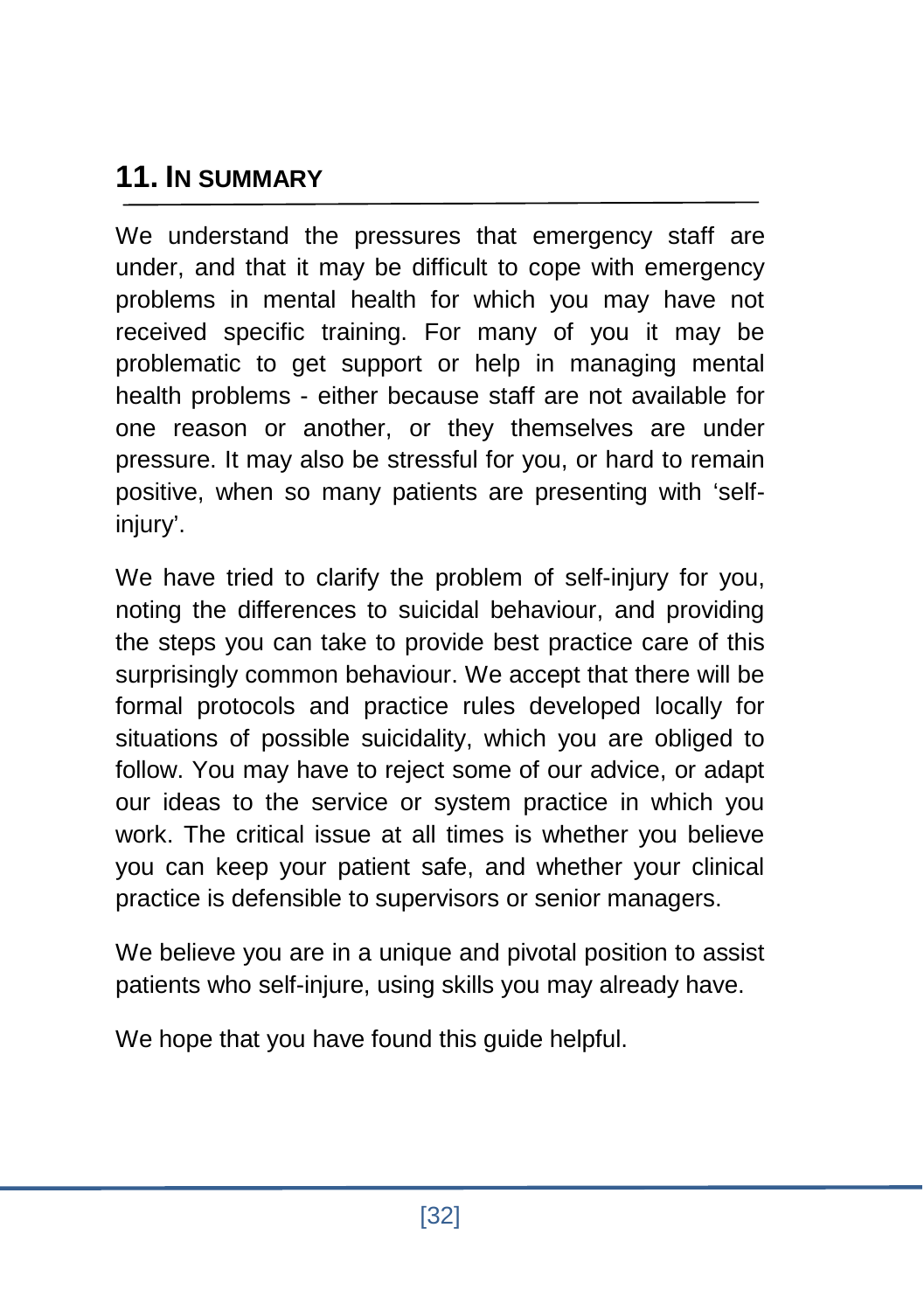## **12. USEFUL RESOURCES**

## *National Services*

- *Kids Help Line (instant telephone support – special expertise for young people) (1800 55 1800) [www.kidshelp.com.au](http://www.kidshelp.com.au/#_blank)*
- *Lifeline (instant telephone support – special expertise in self-harm) (13 11 14) www.lifeline.org.au*
- *SANE Australia (complaints about services or media/support) (1800 187 263) www.sane.org*
- *Aboriginal and Islander Community Health Service www.aichs.org.au*
- *Australian Drug Information Network [www.adin.com.au](http://www.adin.com.au/)*
- *Headspace [www.headspace.org.au](http://www.headspace.org.au/)*
- *Homelessness http://www.homelessnessaustralia.org.au*
- *Department of Human Services [www.humanservices.gov.au/customer/subjects/domestic](http://www.humanservices.gov.au/customer/subjects/domestic-and-family-violence) [-and-family-violence](http://www.humanservices.gov.au/customer/subjects/domestic-and-family-violence)*
- *The Salvation Army – Domestic Violence [www.salvationarmy.org.au/find-help/domestic-violence/](http://www.salvationarmy.org.au/find-help/domestic-violence/)*
- *Reach Out! (by young people for young people - broad information) [www.Reachout.com.au](http://www.reachout.com.au/)*

## *State-based Services*

- *Child and Youth Mental Health Services [www.health.qld.gov.au/](http://www.health.qld.gov.au/)*
- *Child and Adolescent Mental Health Services (State specific)*
- *www.health.vic.gov.au/mentalhealth/services/child/*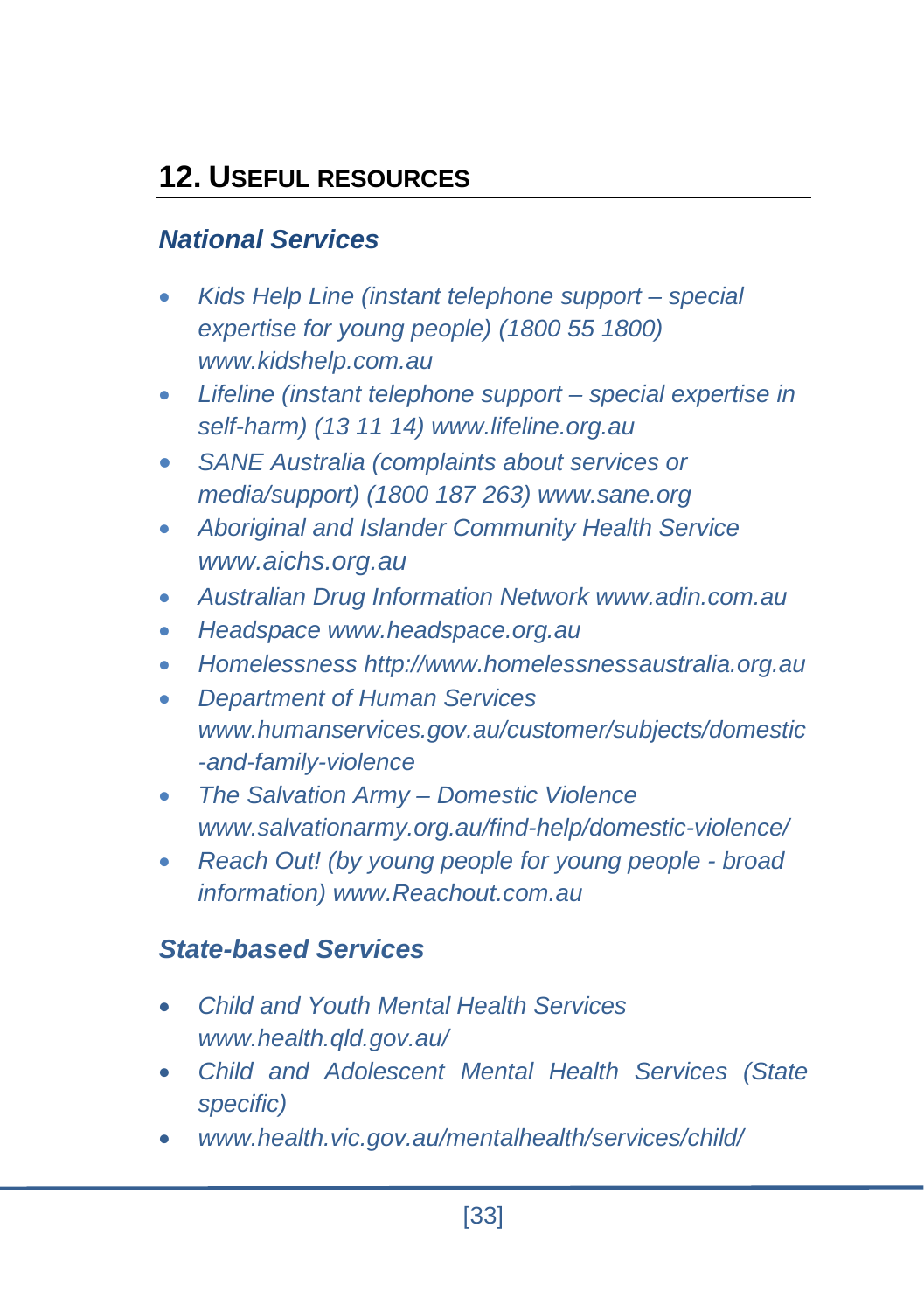- *www.health.nsw.gov.au/mhdao/camhs.asp*
- *[www.health.wa.gov.au/services/detail.cfm?Unit\\_ID=370](http://www.health.wa.gov.au/services/detail.cfm?Unit_ID=370) [www.dhhs.tas.gov.au/mentalhealth/mhs\\_tas/gvt\\_mhs/ch](http://www.health.wa.gov.au/services/detail.cfm?Unit_ID=370) ild\_and\_adolescent\_mental\_health\_service[shealth.act.g](http://health.act.gov.au/c/health?a=sp&pid=1316133581&site=51103&servicecategory=23) [ov.au/c/health?a=sp&pid=1316133581&site=51103&ser](http://health.act.gov.au/c/health?a=sp&pid=1316133581&site=51103&servicecategory=23) [vicecategory=23](http://health.act.gov.au/c/health?a=sp&pid=1316133581&site=51103&servicecategory=23)*
- *[www.health.nt.gov.au/Mental\\_Health/index.aspx](http://www.health.nt.gov.au/Mental_Health/index.aspx)*

## *Additional Mental Health Websites*

- *Beyondblue (information about depression) [www.beyondblue.org.au](http://www.beyondblue.org.au/#_blank)*
- *Headroom (mental health info for young people) [www.headroom.net.au](http://www.headroom.net.au/#_blank)*
- *LiFe (Commonwealth funded site with all info on suicidality) www.livingisforeveryone.com.au*
- *Mental Health Associations across Australia www.mentalhealth.asn.au*
- *The MoodGYM moodgym.anu.edu.au/welcome*
- *National Institute of Mental Health (US site – good info on mental health) www.nimh.nih.gov*
- *Psychcentral www.psychcentral.comReality Check/Media Check [www.realitycheck.net.au](http://www.realitycheck.net.au/#_blank)*
- *Mobile Safety Services [www.ruok.com.au](http://www.ruok.com.au/#_blank)*
- *Young Adult Health www.cyh.com/HealthTopics*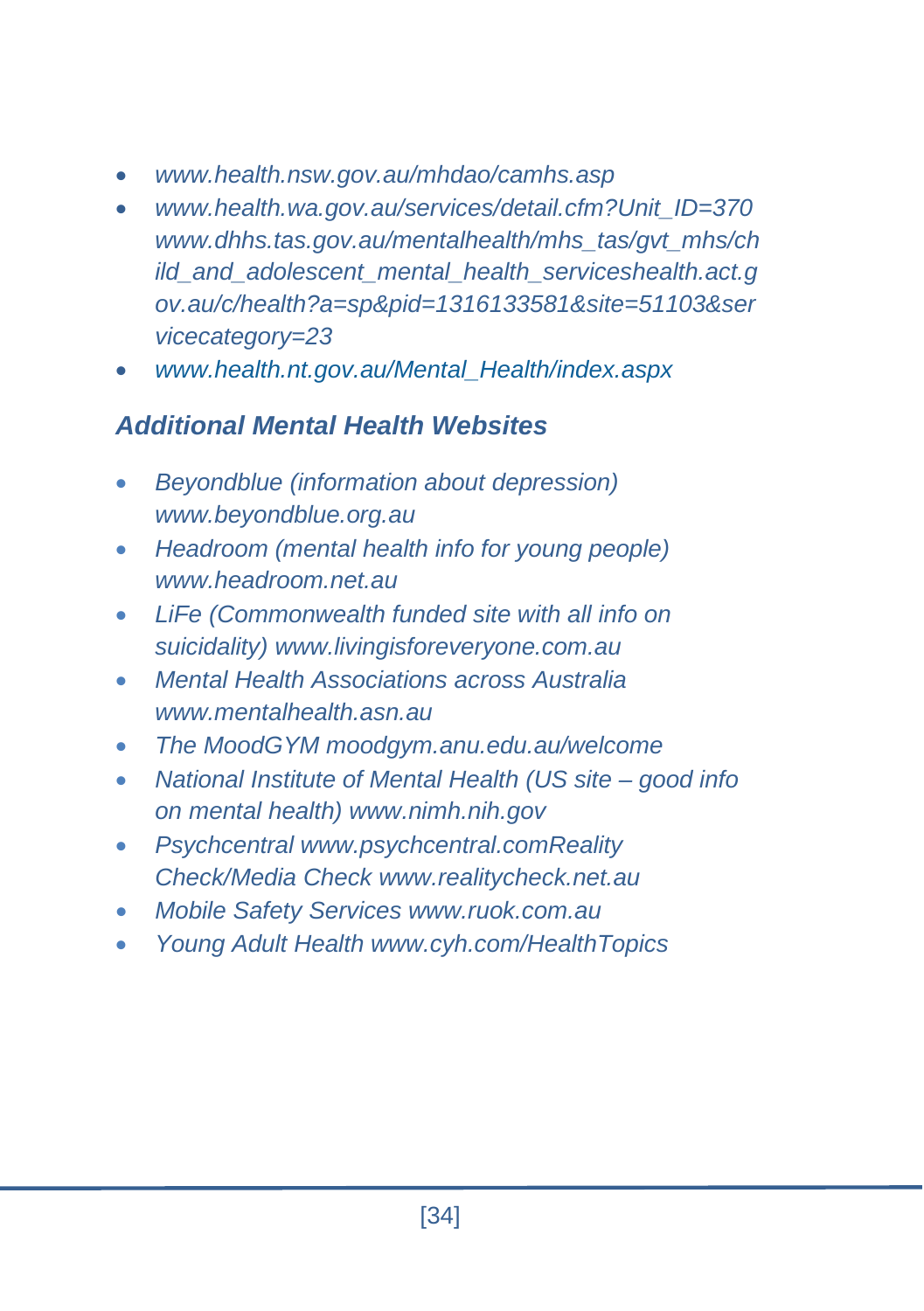## *Websites – Self-Injury Specific*

- ASHIC: American Self-Harm Information Clearinghouse www.selfinjury.org/
- LifeSIGNS: Self Injury Guidance and Network Support www.selfharm.org/
- RecoverYourLife.com www.recoveryourlife.com/
- S.A.F.E. Alternatives<sup>®</sup>: Self Abuse Finally Ends www.selfinjury.com/
- Self-Injury And Related Issues www.siari.co.uk/
- Self-injury quidance and network support www.lifesigns.org.uk
- Self-Injury Support www.sisupport.org/
- Self-injury.net www.self-injury.net/
- Self-injury: you are not the only one [www.palace.net/~llama/psych/injury.html](http://www.palace.net/~llama/psych/injury.html)
- The International Self-Mutilation Awareness Group http://flmac.tripod.com/ismag/index.html
- The National Self-Harm Network http://www.nshn.co.uk
- Therapy for Self-Injury on Facebook http://www.facebook.com/groups/132968936724268/
- To Write Love on her Arms https://www.facebook.com/towriteloveonherarms
- Understanding Self-Harm http://harm.me.uk/ Young people and self-harm http://www.selfharm.org.uk/default.aspa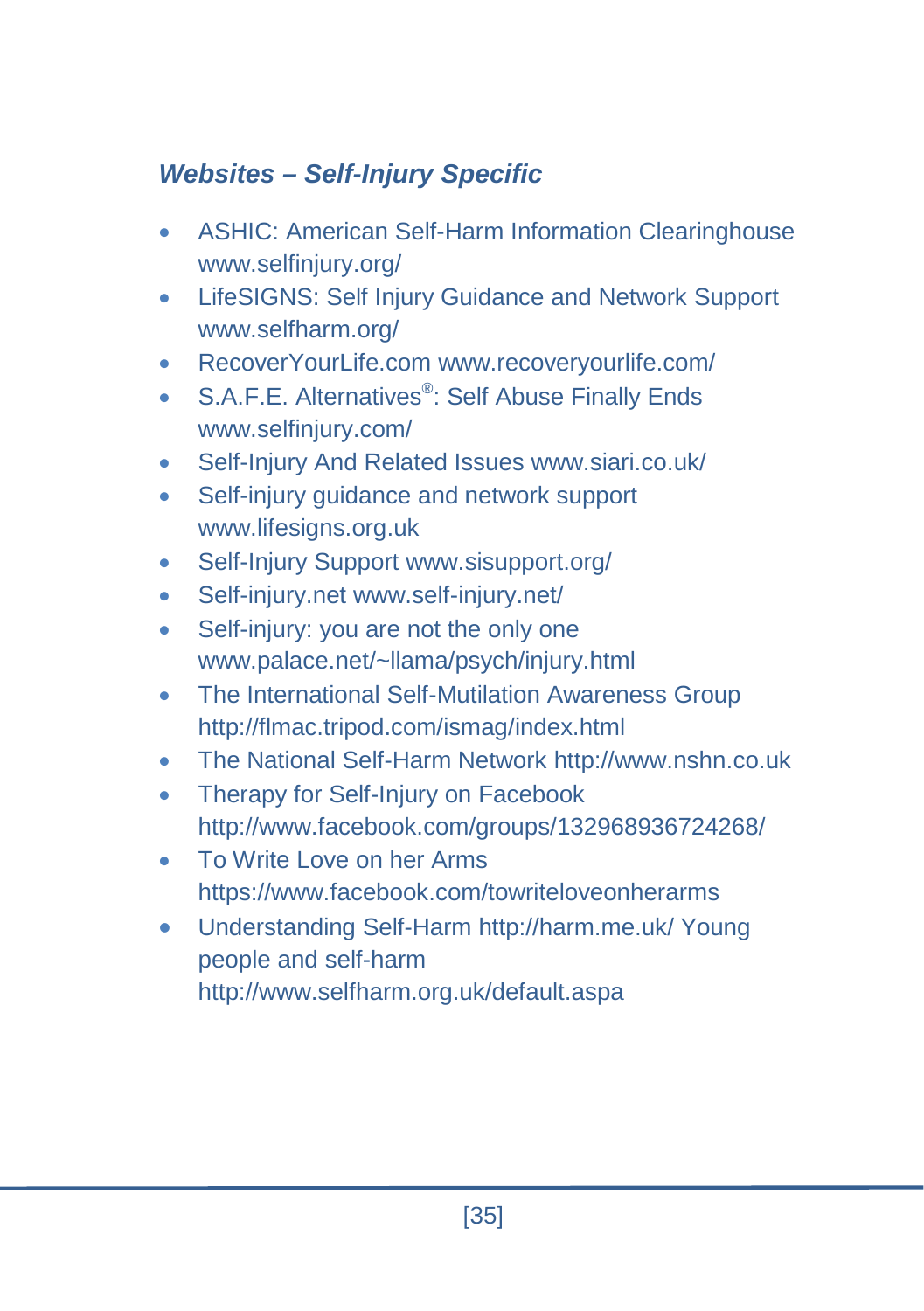## **13. REFERENCES**

- Andrews, T., Martin, G., Hasking, P., & Page, A. (2013). Predictors of continuation and cessation of non-suicidal self-injury in a longitudinal sample of community-based adolescents. Journal of Adolescent Health. 1:40-6.
- Crandall, C., Fullerton-Gleason, Aguero, L. &LaValley, J., 2006.Subsequent Suicide Mortality among Emergency Department Patients Seen for Suicidal Behavior.*Academy of Emergency Medicine.*13:4, 435-442.doi: 10.1197/j.aem.2005.11.072
- Kanel, K. (2007). *A guide to crisis intervention. 3rd Ed.* Fullerton: California State University.
- Martin, G., Swannell, S., Hazell, P., Harrison, J., and Taylor, A., 2010. Self-Injury In Australia: a community survey. Medical Journal of Australia, 193: 9, 506-510.
- Martin, G., Hasking, P., Swannell, S., Lee, M., McAllister, M., Griesbach, K., 2013. Seeking Solutions to Self-injury: A Guide for School Staff. 'What can you do if you are not the Counsellor? SECOND EDITION. Centre for Suicide Prevention Studies. Discipline of Psychiatry.The University of Queensland. ISBN 978-0-9875603-1-5
- Martin, G., Hasking, P., Swannell, S. & McAllister, M., (2013).*Seeking solutions to self-injury: A guide for parents and families.* SECOND EDITION. Child and Adolescent Psychiatry, The University of Queensland, Brisbane, Australia. ISBN 978-0-9875603-4-6
- Martin, G., Hasking, P., Swannell, S., McAllister, M. & Kay, T., (2013).*Seeking Solutions to Self-injury: A Guide for Young People* SECOND EDITION. Child and Adolescent Psychiatry, The University of Queensland, Brisbane, Australia. ISBN 978-0-9875603-3-9
- Martin, S., Martin, G., Lequertier, B., Swannell, S., Follent, A. & Choe, F., 2013. Voice Movement Therapy: Evaluation of a Group-based Expressive Therapy for Non-suicidal Self-injury in Young Adults. Music and Medicine. 5:1, 31-38.
- Nock MK. 2009b. Why do people hurt themselves? New insights into the nature and function of self-injury.*Curr. Dir. Psychol. Sci.* 18:78–83.
- Prochaska J., DiClemente C. & Norcross J.,1992. In search of how people change. Applications to addictive behaviours. American Psychologist 47:1102.
- Rotolone, C. & Martin, G., 2012.Giving up Self-Injury: A Comparison of Everyday Social and Personal Resources in Past Versus Current Self-Injurers. Archives of Suicide Research.16: 2, 147-158.